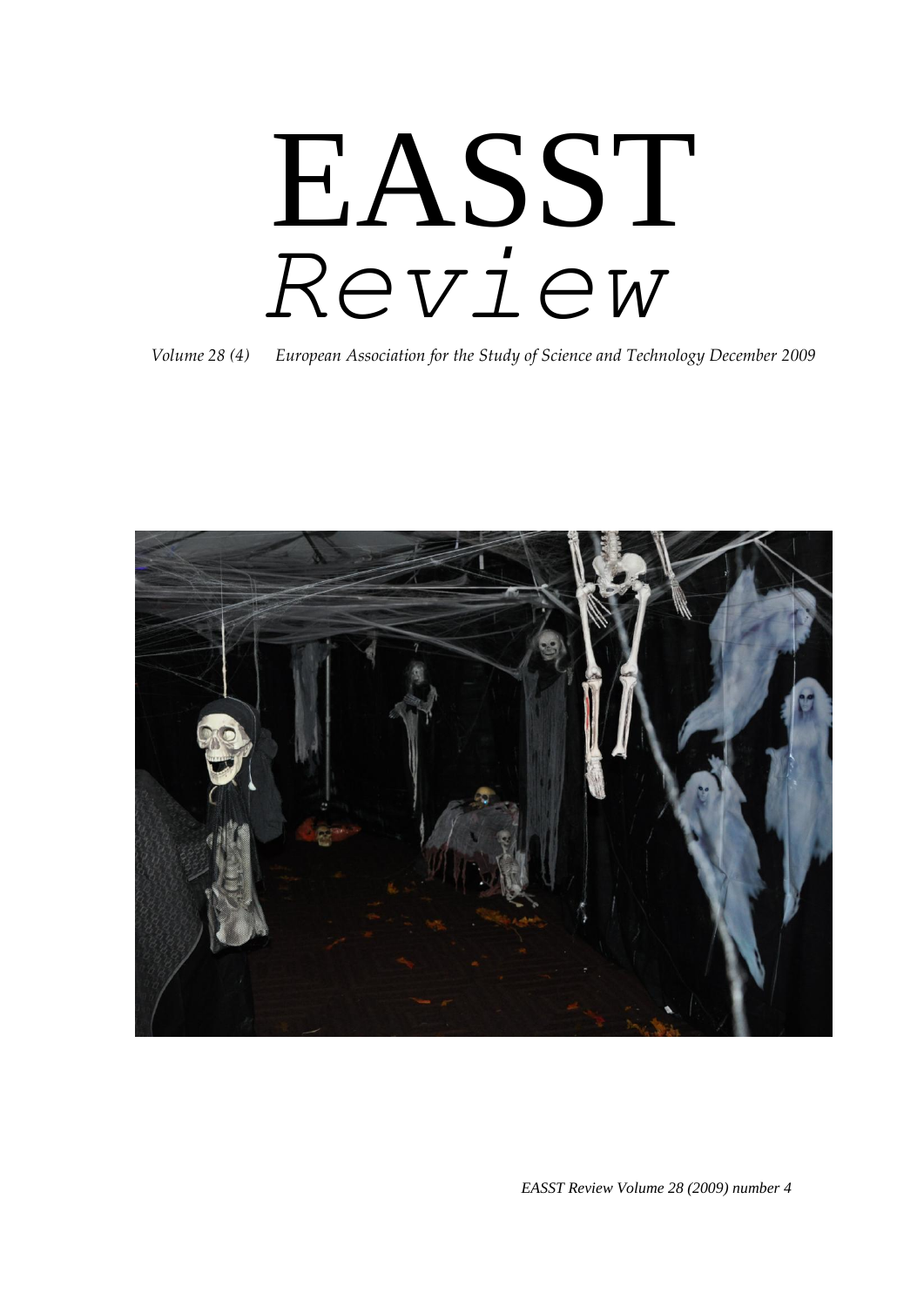*Editor: Ann Rudinow Saetnan (NTNU) Deputy Editor: Richard Rogers Tel:(+47) 73 59 17 86 (Saetnan) (+31) 20 525 3352 (Rogers) email:annrs@svt.ntnu.no rogers@easst.net Membership queries: admin@easst.net EASST Review on the Web: http://www.easst.net*

*Contributing Editors: Andrew Jamison (University of Aalborg) Harald Rohracher (Graz) Paul Wouters (Virtual Knowledge Studio, Royal Academy of Sciences, Netherlands)* 

*Council of the European Association for the Study of Science and Technology: Marc Audetat (University of Lausanne) Thomas Sanchez Criado (student representative) Pierre-Benoit Joly (National Institute of Agronomic Research, Paris*) *Erika Mansnerus (London School of Economics and Political Science) Tiago Moreira (Durham University) Fred Steward, President (Policy Studies Institute, London 3) Estrid Sørensen (Humboldt University, Berlin) Harro van Lente (University of Utrecht) Claire Waterton (Lancaster University) Michael Lynch (President of the Society for Social Studies of Science, ex-officio)* 

*EASST's Institutional Members: Interuniversity Research Center (IFZ), Graz Science Museum Library, London Section for Science & Technology Studies, University of Göteborg RCSS, University of Edinburgh Faculteit der Cultuurwetenschappen, University of Maastricht Department of Sociology, University of Surrey Institute for Science, Innovation and Society, Saïd* 

*Business School, University of Oxford Dept. Of Technology and Social Change, Linkoping University*

*Europaeische Akademie zur Erforschung von Folgen wissenschaftlich-technischer Entwicklungen Department of Sociology/SATSU, University of York*

*EASST Review (ISSN 1384-5160) is published quarterly, in March, June, September and December. The Association's journal was called the EASST Newsletter through 1994.* 

*Subscription: Individual membership fee: EUR 35 annual. Reduced two- and three-year membership available. Students and citizens of East European countries pay reduced rates on applicaton EUR 25/20. Library rate is EUR 40. Please note that subscriptions can also be made through the EASST website.* 

*Member benefits: Travel stipends for Ph.D. students, young scholars and researchers from developing countries are available. Reduced registration rates for EASST events apply.* 

*EASST's Past Presidents: Christine Hine, 2005-2008; Sally Wyatt, 2000- 2004; Rob Hagendijk, 1997-2000; Aant Elzinga, 1991-1997; Stuart Blume, 1987-1991; John Ziman, 1983-1986;Peter Weingart, 1982.* 

*EASST Review's Past Editors: Chunglin Kwa, 1991 – 2006; Arie Rip, 1982- 1991; Georg Kamphausen, 1982.*

*cover illustration:"Welcome to the 4S Banquet" Ann Rudinow Saetnan, October 2009*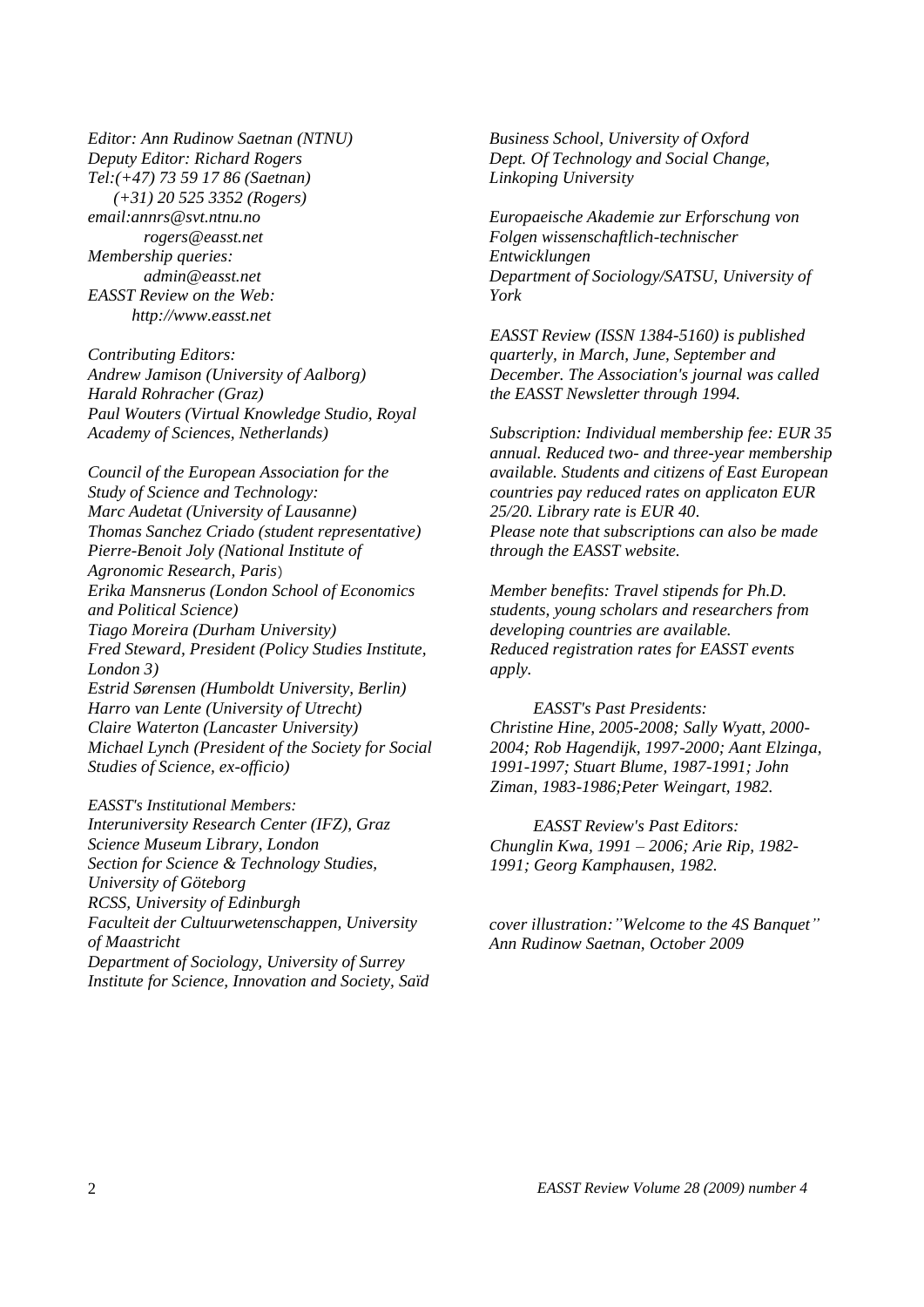### Think Big! Editorial by Ann Rudinow Sætnan

 It is rather typical, in my experience, for academic conference plenaries to look forward by looking back, and to do so through the eyes of the respective fields" senior grand masters. One might fear that this strategy would result in zombie visions for a science based on stagnantly undead ideas. However, even though this year"s 4S conference plenary, held the night before Halloween, followed the traditional strategy of looking forward by looking back , and even though panelist and now-past president Michael Lynch attended the banquet later that evening as a zombie<sup>1</sup>, the future views presented were quite fresh and inspiring.

Lynch exhorted  $us^2$  to raise the spirit of symmetry back amongst the living. It seems to have become something of a mythical house god figure, something we ritually bow to in our methods sections, then turn our backs on as we face the world of our data and analyses. Perhaps it is time to go back and reread Bloor, if no further back than his own reflexive rereading in ST&HV (1997).

 Judy Wajcman cheered us with stories of STS successes (e.g. Steve Epstein"s book award from the American Sociology Association), then sobered us by pointing out that technology determinism remains that "thundering herd of elephants" (Wyatt 2008) we need to continue to confront in area after expanding area.

 Somewhere between the celebratory and the sobering, Sheila Jasanoff urged us to be patient. Our words, she said, will find their market if they are worthy; we just need to keep refining them.

 Opting for somewhat less extrapolation, Karin Knorr-Cetina chose instead to dream an unlikely dream. What would she do, she speculated out loud, if she were offered a

-

research fund of \$10 million per year for the next 10 years? Her dream was to build an STS laboratory, preferably in California's Silicon Valley. Not an impossible dream if the money were offered: Property prices have fallen there recently, yet the social and meteorological climates remain inviting -- at least so far. In her dream, the lab would have five core activities. There would be research on explanatory cultures (i.e. studies of epistemologies and ontologies in the natural sciences, social sciences, humanities, and the public sphere), on interdisciplinary fields (e.g. biochemistry, psycho-immunology, neuro-just-aboutanything, nano-ditto, and so on), on field mechanisms (such as authorship conventions, integration mechanisms, laboratorizations, and other organizational patterns), and on evaluative cultures (including cultures of evaluative negligence such as we have seen in finance of late). There would also be a science and technology studies media lab where creativity would reign, exhibits and media applications would be produced, policy advice would be developed, and observation studies on science in society would be conducted.

 The prospect, however imaginary, of such lavish funding and the rich (double entendre intended) environment it might enable seemed a particularly fruitful image for triggering discussion after the panel presentations. The list of virtual project proposals and job applications grew with each hand raised. Perhaps that is a discussion we can continue in the Review. If you were invited to participate in Knorr-Cetina"s imaginary new STS lab, if you were invited to write your own project ticket with no holds barred and no belt-tightening budgets imposed, what would your proposal be? Perhaps from such a discussion new research networks will arise. Perhaps they will even write up their proposals; and perhaps, just perhaps even get them funded :D

<sup>1</sup> A zombie banker, that is.

<sup>2</sup> All references here to the plenary panel presentations are based on my hand-written and therefore somewhat skeletal notes.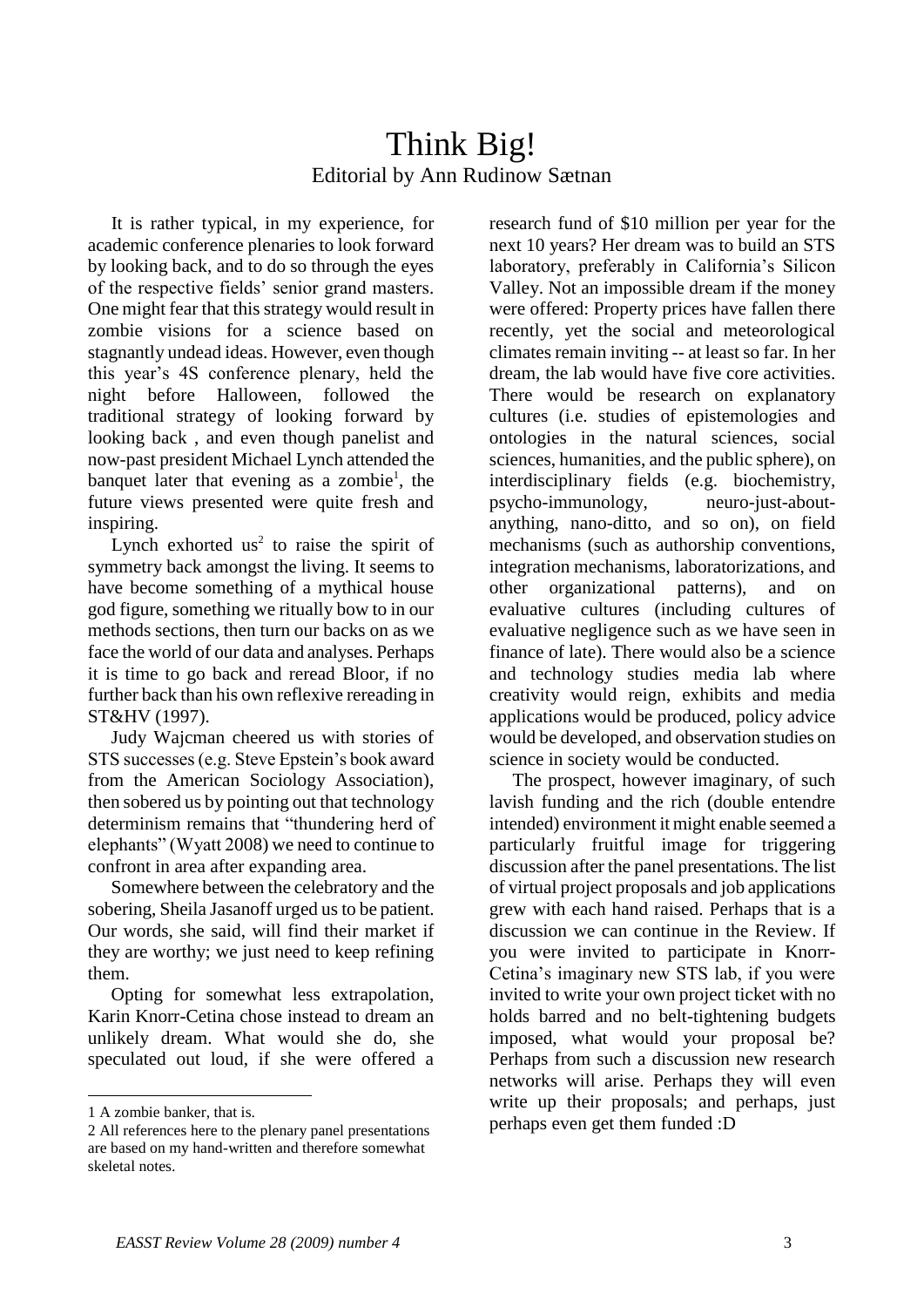The EASST Review Discussion Forums have been in hibernation of late. Due to constant spamming, I had to close down the sign-up function. Sign-ups can still be carried out, however, by sending me an email: annrs "at" svt.ntnu.no. I will open up a forum for virtual applications to Karin Knorr-Cetina"s dream lab. Anyone is welcome to read; registered forum participants are welcome to post. Let"s see how productively we can dream together. To participate in the collective dream, request forum membership from: annrs "at" svt.ntnu.no. Then go to: **[http://www1.svt.ntnu.no/forum/easst/viewfor](http://www1.svt.ntnu.no/forum/easst/viewforum.php?f=16) [um.php?f=16](http://www1.svt.ntnu.no/forum/easst/viewforum.php?f=16)**

References:

Bloor, D (1997) "Remember the Strong Program?" *Science, Technology & Human Values*, 22 (3): 373-385. **<http://www.jstor.org/stable/689894?seq=1>**

Wyatt, S (2008) "Technological Determinism Is Dead; Long Live Technological Determinism" in Hackett, Amsterdamska, Lynch & Wajcman (eds.) *The Handbook of Science and Technology Studies*, 3d edition, Cambridge MA: MIT Press: 165-180.

## Urban Laboratories: Towards an STS of the Built Environment by: Bas van Heur, Ralf Brand, Andrew Karvonen, Simon Guy and Sally Wyatt

 On 5-6 November 2009, the workshop "Urban Laboratories: Towards an STS of the Built Environment" took place at Maastricht University in the Netherlands. Organised by the Manchester Architecture Research Centre (MARC) and the Maastricht Virtual Knowledge Studio (VKS) and financially supported by the European Association for the Study of Science and Technology (EASST) and the Netherlands Graduate Research School of Science, Technology and Modern Culture (WTMC – http://www.wtmc.net), the aim of the workshop was to trace the different uses of the urban laboratory concept both within and outside of academia and to analyze the analytical relevance of this notion and related vocabularies for interpreting socio-technical urban change.

 Despite a few last-minute cancellations due to the flu and a Belgian train strike, the workshop was of a consistently high quality. The original call for papers (available on the workshop weblog:

#### **[http://urbanlaboratories.wordpress.com](http://urbanlaboratories.wordpress.com/)**)

attracted approximately 35 abstracts, reflecting the resonance of the 'urban laboratories' theme amongst the wider STS community. The organizers selected ten papers that best fit the goals of the workshop and distributed the papers to participants beforehand. The varied academic and geographic backgrounds of the participants, coming from the United Kingdom, the United States, the Netherlands, Switzerland and Germany, made for lively and diverse discussions.

 Opening the workshop with a word of welcome, Wiebe Bijker – professor and chair of the Department of Technology and Society Studies at Maastricht University – emphasized the need to distinguish between actors" concepts and analytical concepts used by researchers. This important distinction would return in one way or another in the various discussions throughout the workshop. The metaphorical usage of the notion of laboratory partly overlaps but also differs from the more analytical usage of this notion in STS. Explaining the reasons for organizing this workshop, Bas van Heur summarized the core dimensions of the laboratory according to the STS tradition: 1) the malleability of objects (i.e. the capability of a laboratory to enable manipulation of objects in a controlled environment); 2) the role of researchers as interveners in the object of research through various actions; 3) the importance of an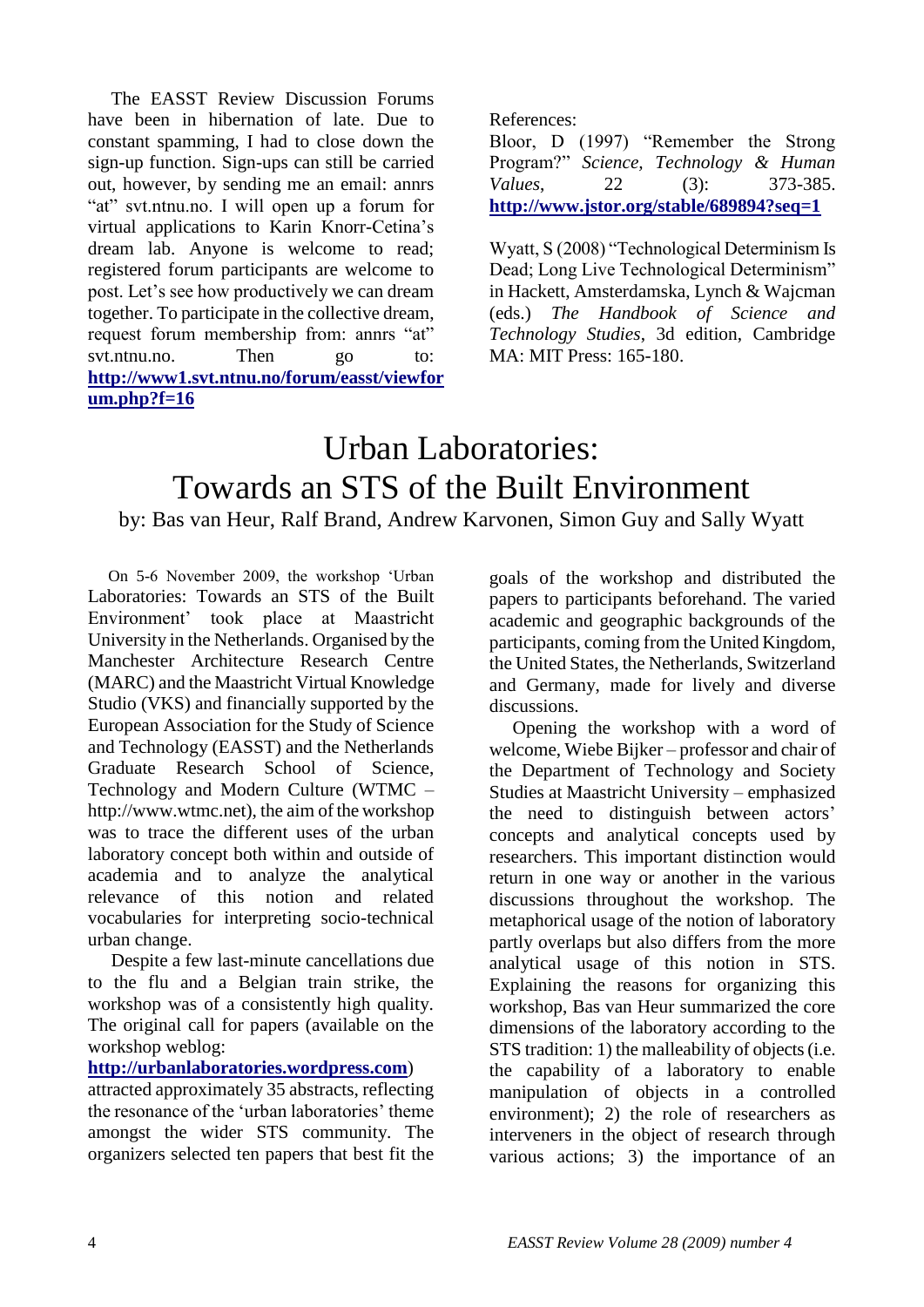inside/outside distinction between a controlled laboratory space and an uncontrolled field site; and 4) the achievement of successful experiments through the establishment of a relatively stable context.

 This introduction was followed by five sessions in which the relevance of the STS notion of laboratories was unpacked, and alternative or extended conceptualizations were proposed. In the first session, Barbara Allen (Virginia Tech, USA) offered an analysis of the 'green' rebuilding of Holy Cross, an historic neighbourhood in New Orleans, after the flooding from Hurricane Katrina in August 2005 by following Latour"s distinction between problematization, interessement, enrolment and mobilisation. Referring to Anique Hommels' argument that cities are comprised of obdurate technologies, Allen argued that the hurricane "solved" the obduracy problem and opened up the neighbourhood to green NGOs and other groups. She also suggested, however, that Actor-Network Theory (ANT) might be complemented with tools from the New Political Sociology of Science (NPSS) to address more explicitly issues of justice and fairness. This paper was followed by Philipp Dorstewitz (Maastricht University, Netherlands) who presented the case of the Zollverein, an abandoned colliery and coking plant in the German city of Essen. Originally scheduled for demolition, the plant is now a protected cultural heritage site. Understanding the dynamics around this transition process as an urban laboratory, Dorstewitz drew on the pragmatist philosophy of John Dewey to make the claim that the laboratory is above all a place of work involving situated inquiry concerned with identifying the potentials inherent to particular contexts.

 The second session commenced with a paper by Michael Liegl and Björn Krey (University of Mainz, Germany) in which they critiqued the *Soziale Stadt* (Social City) program in Germany. Focusing on the website of this program, they argued that this website is a "centre of calculation" because it is a place to which particular urban neighbourhoods submit their reports and where findings are documented, archived, and redistributed as

templates for new applications to the *Soziale Stadt* program. The tension in this program – which respondent Beth Greenhough described as the "thorn inside the laboratory model" – is that agency is centred in the website and the institutions responsible for this site, but at the same time distributed to citizens under the heading of participation and empowerment. This question of participation also returned in Andrew Karvonen"s (University of Manchester, UK) paper on design and practice-based research. Using ANT to conceptualize the city as a relational achievement, Karvonen argued that despite the increasing influence of relational perspectives, most relational researchers still rely on well-established qualitative methods such as interviews and ethnography. To address this, performative research methods that explicitly recognize research as a form of engagement need to be developed. The closing part of his paper addressed the case of design practices that combine participatory action research and community outreach to substantiate this claim.

 On the second day, the morning session started with a paper by Beth Greenhough (Queen Mary, University of London; co-written with Tim Brown and Steve Cummins who could not attend the workshop) on experimental aspects of public health. Also drawing on Latour, she argued that laboratorization involves a series of three key moves: from enlisting the interests of those outside the laboratory and isolating phenomena thought to be significant to the development of an intervention in the field. She used this framework to analyze two public health cases: the promotion of "green space" in nineteenth century London and the contemporary Health Towns programme in England. A paper by Paula J. Davis on urban laboratories and the African city concluded this session. Drawing on empirical data from Kampala in Uganda, she traced the problematic assumptions in the mainstream laboratory studies tradition as well as the discipline of urban studies when approached from the perspective of non-Western cities. Rethinking Thomas Gieryn"s 'lab-field shuttle', Davis argued that this model (which Gieryn claims underlies the arguments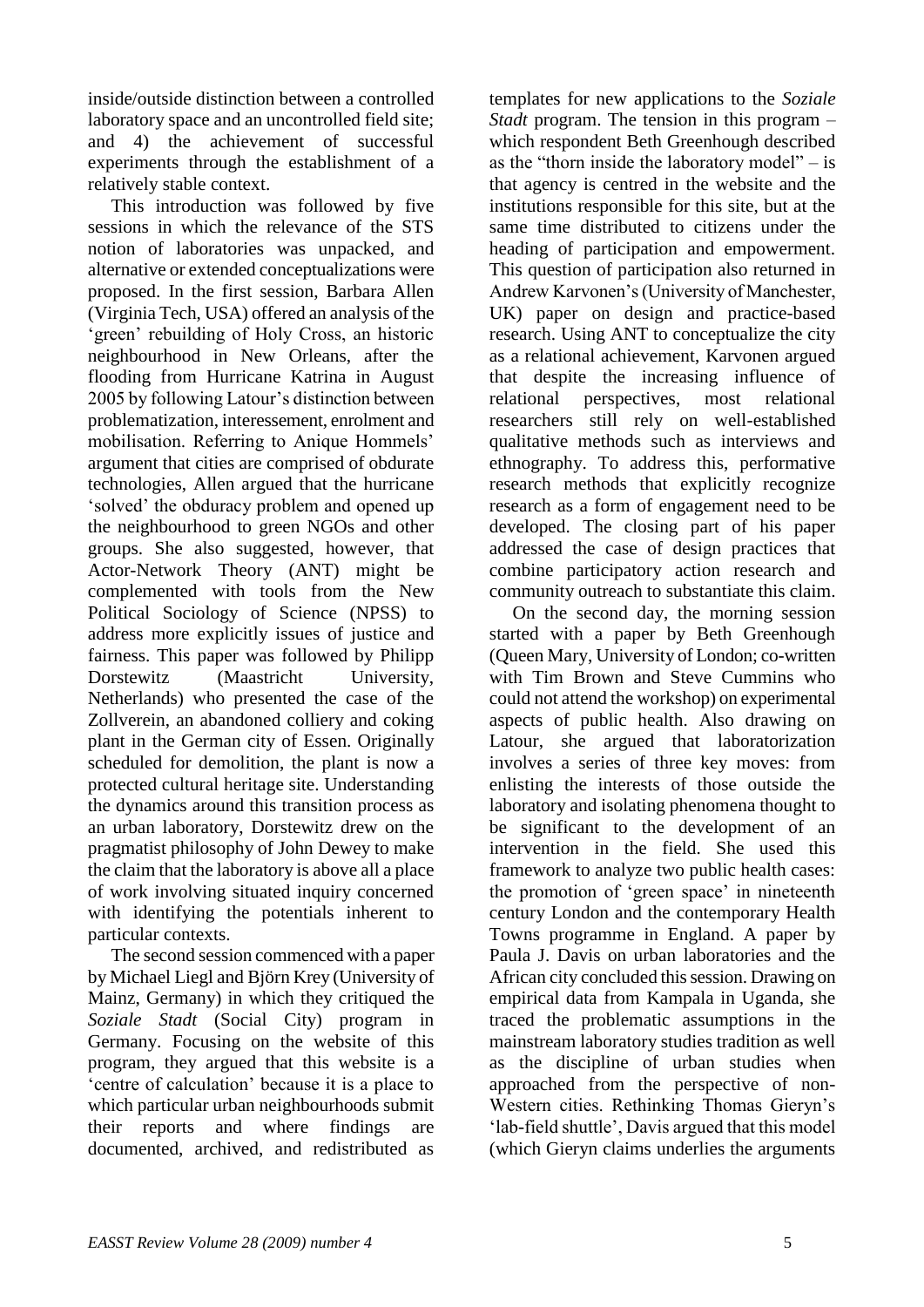of the Chicago School of Sociology on the city of Chicago) cannot easily be translated to African cities, since African cities never attain the status of a laboratory. Instead, these cities are usually seen as "monstrosities" highly specific to the locality or the "Third World". In effect, the generalizability promised by laboratories disappears.

 The next session included papers by James Evans (University of Manchester, UK) and Christian Solberg (University College London, UK). Evans offered a detailed discourse analysis of the Social-Ecological Systems (SES) approach that underlies current debates on urban resilience and sustainability. The SES view of the city as an unpredictable socialecological system and as a terrain for scientific experiments needs to be criticized, he argued, since it depoliticizes processes that are fundamentally political. Within the SES approach, nothing is outside the laboratory. In contrast, Solberg"s paper investigates the dark side of ecology by focusing on earthquakes and the disaster sciences. Earthquakes are usefully understood as natural experiments that reshape the urban environment. Disaster sciences try to regulate and stabilize these experiments by developing a range of anti-seismic technologies and building styles. He supported this argument with empirical data from colonial Manila and Meiji-era Japan.

 In the final session of the workshop, Ignaz Strebel (ETH Zürich, Switzerland) discussed his paper (co-written with Jane M. Jacobs, University of Edinburgh, UK) on the scientification of architectural form through practices of high-rise mass housing. Focusing on 1961 and 1971 reports on mass housing architecture in Britain, Strebel and Jacobs demonstrated how the "building facts" inscribed into such reports are produced and preceded by messy scientific work. In taking this comparative approach, they identified two models of laboratorization although they suspect that other models exist. Their findings are echoed in the closing paper by Michael Guggenheim (University of Zürich, Switzerland) in which he identified a number of conceptual problems with the "laboratorization

of everything". Criticizing overly metaphorical uses of the laboratory concept to describe urban processes, Guggenheim argued in favour of two new notions: the locatory and the unilatory. Where the laboratory is characterized by placelessness (following Robert Kohler) and inconsequential action, the locatory is tied to a specific location and its actions are consequential and typified. The unilatory, similar to the laboratory, also creates an inside/outside distinction, but the object it aims to manipulate cannot be controlled since it is not in the laboratory. More explicit than Strebel and Jacobs, Guggenheim argued that the identification of these three types points in the direction of a theory of research types.

 Although the goal of this workshop was never to reach consensus on the one and only correct definition of urban laboratory, a number of core issues did return and are in need of further development. First, the notion of laboratory has been heavily shaped by the STS laboratory studies tradition, but other theoretical lineages – such as the pragmatism of Dewey, relational sociology and the NPSS – offer the potential to extend and transform this STS tradition in exciting ways. Second, most case studies appropriated the notion of urban laboratory to investigate particular spaces within the city and with good reason. Conceptualizing the city as a whole as a laboratory is questionable since it downplays the inside/outside dynamic of laboratories, ignores the uncontrollable aspects of such a complex phenomenon as the city and tends to depoliticize the notion of laboratory. Third and finally, applying the notion of laboratory to urban processes raises questions concerning the types of intervention developed by researchers. Although this workshop clearly led to a conceptual clarification of the notion of urban laboratory, more research on new interventionist methods is needed. This also raises questions concerning participation and the role played by non-academic researchers and actors in shaping the object of research, which are all issues currently also discussed in other parts of STS.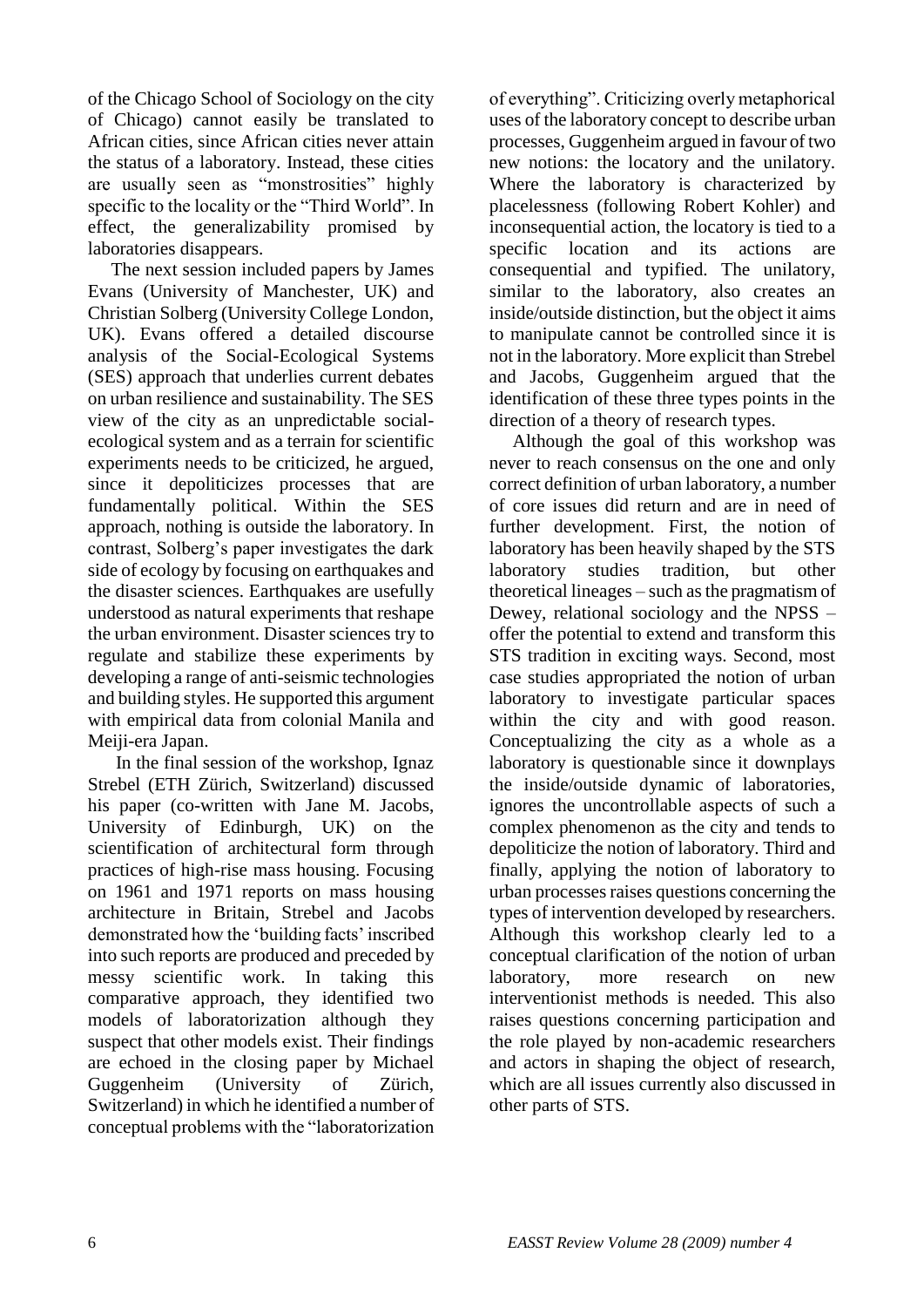## EASST Conference, 2-4 September 2010 University of Trento, Italy Announcing themes and tracks PRACTISING SCIENCE AND TECHNOLOGY, PERFORMING THE SOCIAL

The following themes and tracks have now been agreed. There will also be an open track. Details of the call for each theme and the convenors involved will be on the conference website. Abstracts need to be submitted through the conference website by **March 15th 2010**. Please check the EASST website (**[www.easst.net](http://www.easst.net/)**) for further information and the conference website address.

#### **A) ART, DESIGN AND MUNDANE TECHNOLOGIES**

- 1. ARTificial Life? Performativity between
- Science, Media and Art
- 2. Design, Performativity, STS
- 3. Digital Game Play as Socio-technical Practice
- 4. Everyday Artefacts, Social Practices and
- Consumption in a STS Perspective

#### **B) CAPITALISM AND/IN TECHNOSCIENCE**

5. Techno-scientific Reconstruction of Capitalism 6. Uncertainty as an asset? Neoliberalized technoscience and the manufacture of world and the self

#### **C) CHALLENGING SCIENCE AND TECHNOLOGY STUDIES: THEORETICAL AND METHODOLOGICAL REFLECTIONS**

7. Practicing Semiotics, Performing Science and Technology Studies

8. Probing technoscience

9. Speculation, Design, Public and Participatory Technoscience: Possibilities and Critical

**Perspectives** 

10. Video & STS: Methodologies and Methods

#### **D) INFORMATION SYSTEMS AND SOCIOMATERIAL INFRASTRUCTURES**

11. Performative Infrastructures, Multiple **Mobilities** 12. The Social Study of the Information

Technology Marketplace

#### **E) KNOWLEDGE ASSEMBLAGES AND INSTITUTIONS**

13. From a "social raw matter" to the production of stabilized collectives: Tracking institutions of knowledge

14. Socio-material assemblages in education

#### F) **THE MANUFACTURE OF BIO-OBJECTS**

#### **AND LIFE SCIENCES**

15. Bio-Objects – Life in the 21st Century 16. From biodigital lives to BioIT worlds: invivo, insilico and in-vitro embodiments and dissonances 17. The Struggle for Meanings: Representations and Debates in the Nanotechnology Field 18. STS Approaches to Neuroscience Objects and Practices

#### **G) ORGANIZING PRACTICES AND PROFESSIONAL PERFORMANCES**

19. Engineering Practice: Performing a Profession, Constructing Society 20. Organization of Science Practices 21. Technologically Dense Environments: A Bridge between STS and Organization Studies

#### **H) RETHINKING INNOVATION**

22. Creativity and Innovation 23. Innovation Networks and Real-World Experimentation 24. Rhetoric in Science, Technology and Innovation Policies

#### **I) SCRUTINISING HEALTHCARE AND LIFE SCIENCE: FUTURE TRENDS AND CLINICAL REFLECTIONS**

25. Exploring the agencies, technologies and discourses in new healthcare practices 26. How do we collaborate? Scrutinising the relationship between STS and biomedicine 27. The 'meaning' and 'doing' of bodies and gender in medicine and healthcare 28. Technology, Innovation and Images of Health and Aging

#### **L) SOCIAL ENGAGEMENT, CONTROVERSY AND INNOVATION**

29. The new politics of risk: the performing of regulation in a comparative perspective 30. Practicing Public Engagement in Controversial Science and Technology 31. Practicing Responsibilities

#### **M) SURVEILLANCE PRACTICES, TECHNOLOGIES AND SOCIETY**

32. New Developments in Surveillance Practices and Technologies

33. Surveillance and Society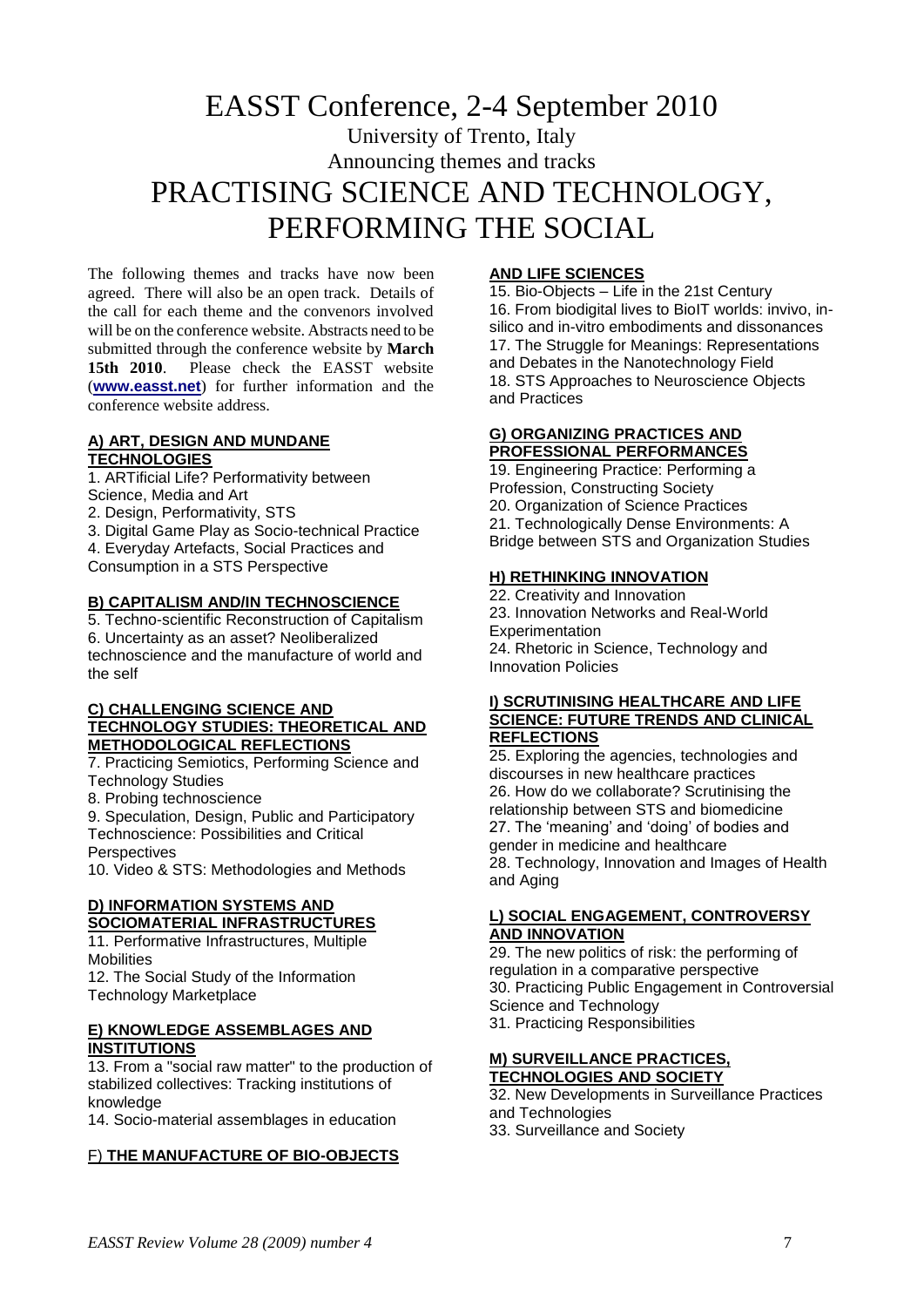#### **N) SUSTAINABILITY TRANSITIONS AND PRACTICES**

34. Energy Use in Everyday Life – Combining Sustainable Technology and Practices 35. Practices and the Environment: Performing Sustainability and Doing STS 36. System Innovations and Transitions to **Sustainability** 37. Towards Zero Emission Buildings, Settlements and Cities

#### **O) TRAVELLING PRACTICES IN A GLOBALIZED WORLD**

38. Performing Places 39. Practices on the move: dynamics, circulation and diffusion 40. Science, Technology and the North/South Divide

#### **IMPORTANT DATES AND DEADLINES:**

**March 15 (2010)**: deadline for abstracts submission;

- **May 15 (2010)**: Communication of acceptance/rejection of abstracts to authors and opening of online registrations;

- **June 15 (2010)**: early registrations deadline (required for all presenters);

- **June 20 (2010)**: Final draft of the organization of each thematic session (to be sent by the convenors to the Scientific and Local Committee);

- **July 5 (2010)**: Publication on the website of the final Conference program.

## Books Seeking Reviewers

EASST Review receives from time to time books or messages about books for review. We currently have two books looking for reviewers. We think these books would be of interest to many of our readers and would be glad to publish the reviews in an upcoming issue of the Review. To our early-career members I might add that a published book review is a valuable addition to your cv and the book itself a potentially valuable addition to your library.

If you would like to review either of these books, send a message to the editor – annrs "at" svt.ntnu.no.

Susanne Bauer & Ayo Wahlberg (eds.) Contested Categories. Life Sciences in Society. Ashgate, 2009.

Jonathan Finn: Capturing the Criminal Image: From Mug Shot to Surveillance Society. University of Minnesota Press, 2009

## Conferences and Calls for Papers

**Membranes, Surfaces and Boundaries: interstices in the history of science, technology and culture** is the title of the workshop at the Max-**Planck-Institute for the History of Science, Berlin, October 7-9, 2010**, **[http://www.mpiwg](http://www.mpiwg-berlin.mpg.de/workshops/en/Membranes-Surfaces-Boundaries.html)[berlin.mpg.de/workshops/en/Membranes-](http://www.mpiwg-berlin.mpg.de/workshops/en/Membranes-Surfaces-Boundaries.html)[Surfaces-Boundaries.html](http://www.mpiwg-berlin.mpg.de/workshops/en/Membranes-Surfaces-Boundaries.html)**.

The world, more of than not, is and has been conceived in its compactness, as stuff, things, and objects; far less so, in its interstices. Science, technology and culture, of course, are permeated and traversed by boundary phenomena: From the materialities of life itself, whether cellular membranes, skin, immune-systems or ecological habitats, to surface, separation and purification

processes in chemistry and industry to the making, processing and exhibition of photographs and films, things coalesced at surfaces. They are palpable as well in the history of geography and politics, of urban and private spaces, of literature, art, psychology and the self, and certainly enough, as interfaces, in contemporary media theory. The workshop Membranes, Surfaces and Boundaries aims to recover and bring together these interstices. We wish to attract contributions from a wide range of disciplines, including the natural sciences, that cross, straddle and make permeable these specialist divides, and that interrogate the historical being of surfaces. We wish to focus the workshop on the materialities of membranes, surfaces, and boundaries themselves. Possible anchors are surfaces and membranes as biological entities;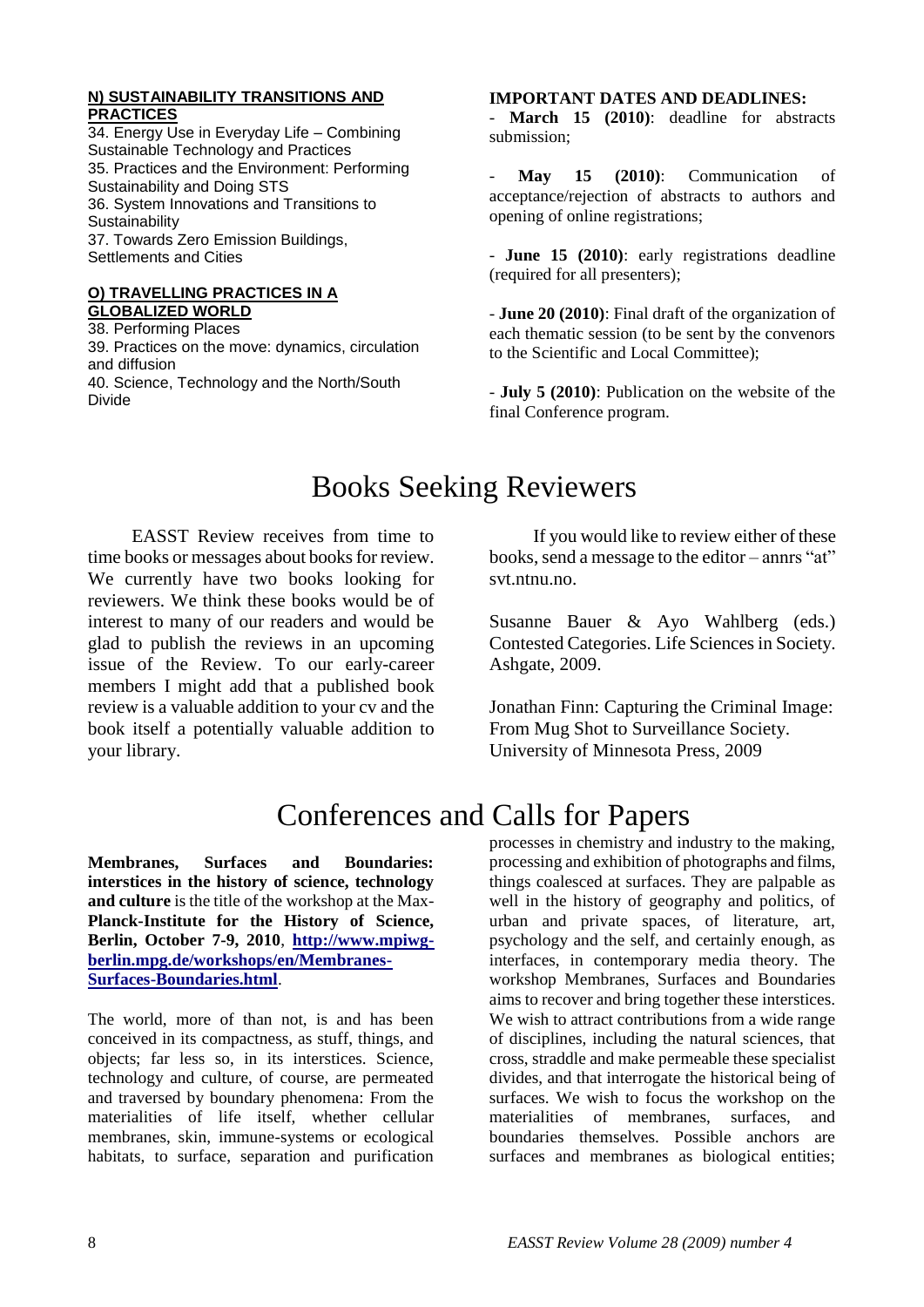chemical and technical phenomena at boundaries such as catalysis, filtration or electrophoresis; or films, photographic and otherwise, as media of projection and material surface processes. We invite contributions engaging with these and other spheres and their manifold intersections. Some illustrative questions include: In the history of science, can we generate cultural histories of the biological cell, a historiographically rather neglected object? Or related, of the similarly neglected but important, huge fields such as electro-chemistry or chemical engineering? Might we re-read through surfaceobjects disciplinary histories, experimental practices or the ways science is permeable to its social and cultural settings (and vice versa)? In film and media studies, how can attention to the materialities of surfaces incorporate the histories of science, technology or industry? Or again, more philosophically, how can we bring together concepts and materials, the abstract and concrete, metaphors and physical boundaries in re-thinking the histories of interstices? All submitted abstracts showing some relation to our main theme will be given careful consideration. Abstracts of up to 300 words should include your name, institutional affiliation, and email address. These should be submitted by email to Mathias Grote (**[mgrote@mpiwg-berlin.mpg.de](mailto:mgrote@mpiwg-berlin.mpg.de)**) and Max Stadler (**[mstadler@mpiwg](mailto:mstadler@mpiwg-berlin.mpg.de)[berlin.mpg.de](mailto:mstadler@mpiwg-berlin.mpg.de)**). The **deadline for abstract submission is 31 January 2010.**

For the one-day symposium on **20th century popular science, 'booms' of popular science publishing**, a call for papers has been issued. The morning session is to be devoted to the apparent post-Einstein boom in popular science publishing, the afternoon considering post-Hawking works. We are keen that this event should help foster connections between the wide range of people who study and think about popular science: historians, science communication researchers, professional scientists, science writers and literary critics. The event is to be held at **Imperial College London on 31st March, 2010**. It will comprise of a series of extended 30 minute talks, plus time for discussion. The mention of Einstein and Hawking should not suggest an interest purely in the popularisation of physics, nor should it imply a focus on biographical details of their lives, celebrity-science, or challenges of relaying especially abstract ideas in text. We are merely using these two iconic names in the history of popular science as a starting point for broader discussion in what can be a very diffuse topic of inquiry and a prompt to interrogate the reality of so-

called 'booms' in popular science publishing. Papers might explore the impact of other iconic scientists, popular science audiences, marginal scientists publishing through popular texts, the role of journalists and science-writers and/or the role played by publishers, reviewers and bookselling contexts. We should also note that we welcome papers which reflection on both the background context and long-term consequences of 20th century popular science. Papers on 19th or 21st century popular science publishing are still of interest, as long as they speak to themes raised by a 20th century focus. The broad range of topics potential papers might discuss include (but are not limited to): Relationships between scientists and their publics; Celebrity, public intellectuals and popular science authorship; Marketing and the role of consumer culture; Issues of culture and social class; Writing for children; Implied epistemologies; Publishing processes and cultures; Outsider-scientist writers; Science and Religion; The audiences of popular science; Popular science's impact on and reflection of science policy issues; Humour and comedy in science writing; Wonder and the sublime; Metaphor; Literary renderings of mathematics; and Illustrations, diagrams, graphics and design**. Potential contributors should email a 500 word abstract (including, if necessary, bibliography) along with a 150 word biography to [popularsciencebooms@googlemail.com](mailto:popularsciencebooms@googlemail.com) by 11th December, 2009**. We are planning a special issue for a scholarly journal such as the Public Understanding of Science, based on the event. If you would be unable to join us on the 31st of March, but are interested in submitting a paper for such a publication, it is worth dropping us an expression of interest. These, and all other queries to **[popularsciencebooms@googlemail.com](mailto:popularsciencebooms@googlemail.com)**. Dr Hauke Riesch, NearCo2 Project, Judge Business School, University of Cambridge. Dr Alice Bell, Lecturer in Science Communication, Imperial College, London.

**The Bauman Institute, the School of Sociology and Social Policy, University of Leeds, UK**, is holding an **international launch conference, 'Rethinking Global Society,' Monday 6th – Tuesday 7th September 2010**, and has issued a call for papers. We are delighted to announce that the School of Sociology and Social Policy at the University of Leeds will formally launch the Bauman Institute in September 2010, established in honour of Leeds"s Emeritus Professor of Sociology Zygmunt Bauman. In recognition of the launch, we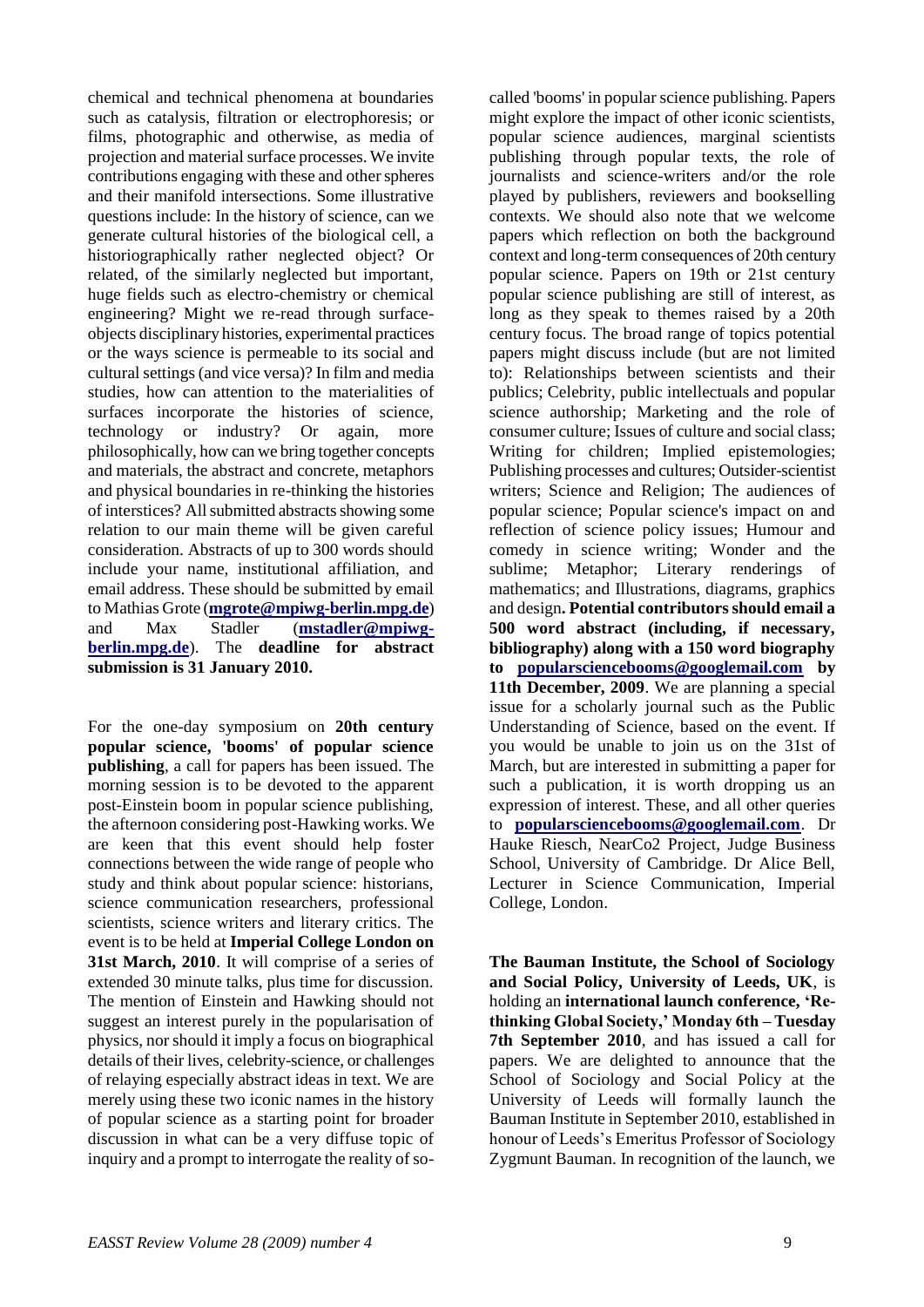are holding an International Conference here at the University of Leeds on Monday 6th and Tuesday 7th September 2010. The Conference aims to bring together international expertise amongst scholars, researchers, practitioners, and postgraduate students, working in a variety of fields across the arts, humanities and social sciences. As such, we are delighted to announce amongst our confirmed plenary speakers: George Ritzer - Distinguished University Professor at the University of Maryland, Washington DC; Daniel Libeskind - Architect; and Neal Lawson - Chair of Compass and writer for The Guardian and The New Statesman. The key conference themes are Consumerism and Sustainability; Globalization, Risk and Uncertainty; Renewing Politics and Civil Society; and The Social Thought of Zygmunt Bauman. We invite **abstracts of not more than 150 words and tied to any of the above themes to be submitted not later than 31st January 2010** to the email address below. All abstracts will be subject to peer-review and should be sent to the Director of the Bauman Institute, Dr Mark Davis: **[m.e.davis@leeds.ac.uk](mailto:m.e.davis@leeds.ac.uk)**. For further details: **<http://sociology.leeds.ac.uk/bauman>**.

**The Centre for Society & Genomics (the Netherlands), in collaboration with the ESRC Genomics Network (United Kingdom) and Valgen (Canada)** will hold its **biannual Conference on Society and Genomics** on **27-28 May 2010 in Amsterdam**. The conference organizers have issued a **call for abstracts, with the deadline set at 8 January 2010**. We invite submission of abstracts for oral and poster presentations addressing the upcoming conference"s theme: Ten years after. Mapping the societal landscape of genomics. Please see www.societygenomics.nl/conference.

The **ISEE conference, ICT and sustainability**, has issued a call for papers. You may never have considered attending an ecological economics conference. But now the time has come to try it. We intend to arrange some sessions on ICT and sustainability at the upcoming ISEE conference, **22 - 25 August 2010 in Bremen / Oldenburg**. See **<http://www.isee2010.org/>**. We plan to submit the session proposal before 30 November. If you would like to join us, either send your **abstract to inro@man.dtu.dk or upload it through the special track on the conference website, on 23 November at the latest**, 200-400 words. Concerning the environment, ICT is part of the

problem as well as the solution. Whether the positive or the negative impacts come to dominate, depends on the socio-economic and political conditions. The core question is: How should the conditions be formed to realize the positive potentials and restrict the negative impacts? It is easy to say that we need a higher energy price, but we may be able to come up with more elaborate suggestions, based on thorough studies on ICT. We would be happy to see contributions on a wide range of topics related to ICT: case studies on environmental impacts; modelling environmental impacts of ICT; the rebound effect of ICT; green ICT business models and innovation strategies for green ICT; greening everyday life; transformation of energy systems, transportation etc. with ICT (Green through ICT); regulation of ICT markets in an environmental perspective; innovative political approaches for promoting Green ICT; and many more. If we succeed in attracting interesting contributions, we plan to edit a special issue of a relevant journal. For more information, write to Inge Røpke <**[inro@MAN.DTU.DK](mailto:inro@MAN.DTU.DK)**>.

The **Identity in the Information Society workshop** (IDIS10) is to be held on **May 26-28, 2010, Rome, Italy**. The third IDIS annual workshop provides an opportunity to present leading edge research, exchange ideas, encourage collaboration, and build communities across the various research groups working on contemporary identity topics and in the related fields of privacy and security. The workshop website is now up and running, here: **<http://is2.lse.ac.uk/idis/2010>**. IDIS10 explores the relationship between "Identity and Organizations", whether public or private sector, local or global, formal or informal, for-profit or not. We welcome contributions ranging across different disciplinary areas, reflecting the broad nature of the study area with its interwoven concerns of law, technology, and information systems alongside other social, political and management issues. Topics might include, but are not limited to, the following: New identity technologies; Emerging practices and behaviours enabled with identification processes; Changing notions of identity: customers, citizens, and audiences; Information and identity risks and how they are managed; Surveillance and privacy issues; and Regulatory and legal issues. **Submission of papers to Workshop (4000-6000 words): 10 December 2009.** Decision and screening feedback to authors: 19 February 2010. Presentation of selected papers at IDIS10 Workshop: 26-28 May 2010. Submission to IDIS Journal of revised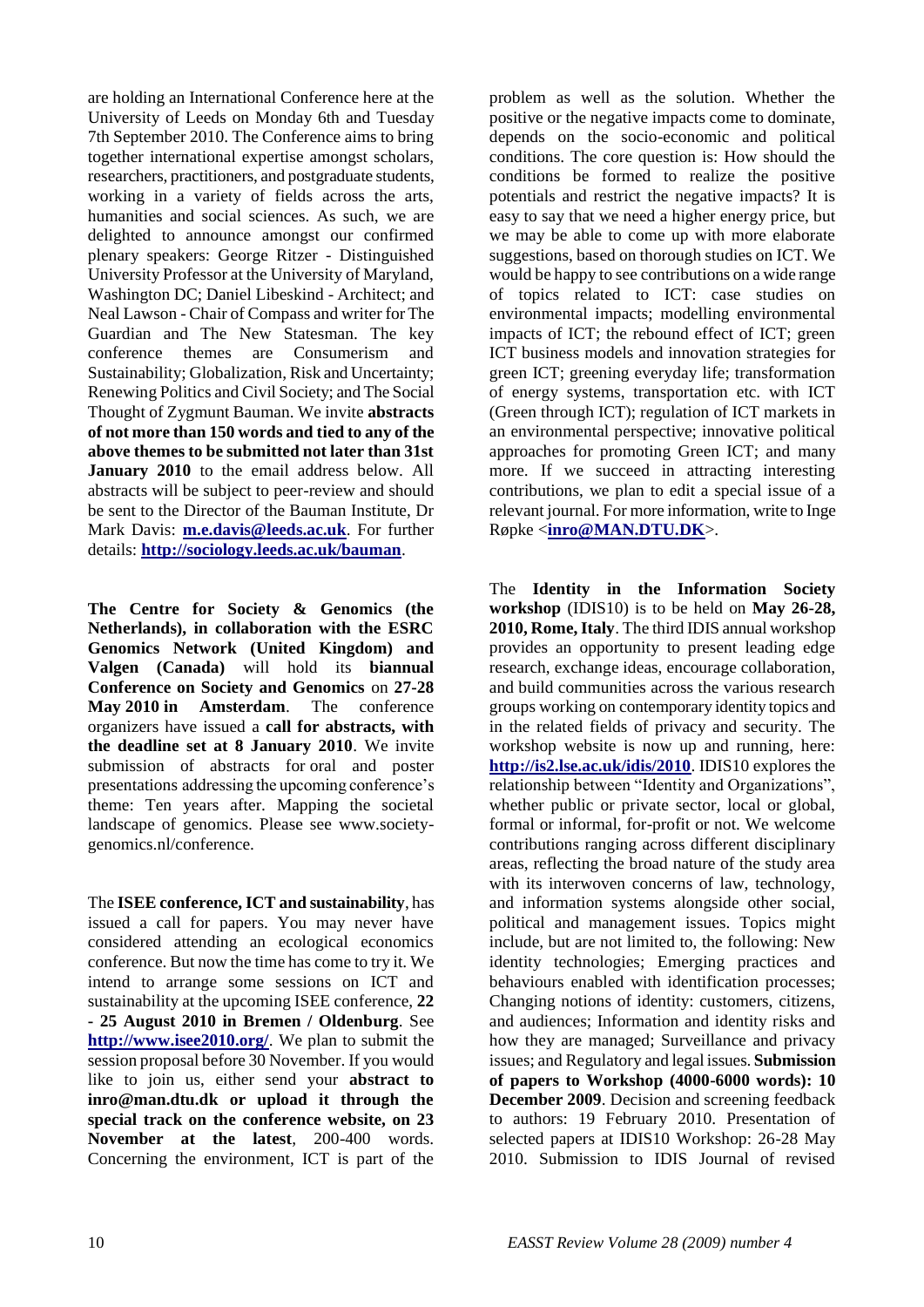selected papers: 25 June 2010. Feedback from reviewers to authors: 3 September 2010. Submission of final version papers: 5 November 2010. Publication in IDIS Journal from January 2011. Submit papers to IDIS Journal: **<http://www.editorialmanager.com/idis/>**, selecting "IDIS10 Workshop" article type.

On **30th January 2010** the **School of Historical Studies at the University of Leicester** will host a **one-day post-graduate workshop on 'Transcending the Boundaries: doctoral research across disciplines'**. The workshop aims to attract research students from a variety of academic disciplines, with the intention of building lasting connections between approaches, projects, departments and universities. There will be sessions on themes such as 'Art, material culture and the built environment', 'Conceptual approaches to research' and 'Sources: old and new'. The School would like to hear from PhD students whose work relates to these themes, and whose research engages with material of ideas from outside the obvious confines of their discipline. While the workshop will have a substantial historical focus, speakers should not be hindered by this requirement. Papers will be 20 minutes long and should discuss research conducted by the presenter and be of interest to historians - but beyond that be creative! **Abstracts should be submitted to Matt Neale [\(mpn1@le.ac.uk\)](mailto:mpn1@le.ac.uk) by Friday 4th December 2009**. Funding for travel costs incurred in attending the workshop will be available for speakers.

**Progress in Medicine, the conference**, will be held at the **University of Bristol, 13-15 April 2010**. The aims of this conference are: to examine the nature, scope, causes, and grounds of progress in medicine; to provide a forum for developing the unified study of the history and philosophy of medicine, and in particular raising the profile of the philosophy of medicine in the UK and its engagement with the history of medicine; to create interdisciplinary bridges between the medical, philosophical, and historical professions, enabling medical professionals to become more theoretically engaged, while philosophers and philosophically-minded historians of medicine engage with the actual practice of medical professionals, so that their research reflects the realities and needs of modern medicine; to facilitate the wider dissemination of research in the philosophy and history of medicine beyond the boundaries of those disciplines, and especially in medical practice; and to identify opportunities for public engagement concerning the relation between medical progress and changing attitudes to medical knowledge, the medical profession, and medical authority. Conference homepage:

**[http://www.bristol.ac.uk/philosophy/department/](http://www.bristol.ac.uk/philosophy/department/events/progress_in_medicine/index.html) [events/progress\\_in\\_medicine/index.html](http://www.bristol.ac.uk/philosophy/department/events/progress_in_medicine/index.html)**. Call for papers:

**[http://www.bristol.ac.uk/philosophy/department/](http://www.bristol.ac.uk/philosophy/department/events/progress_in_medicine/call.html) [events/progress\\_in\\_medicine/call.html](http://www.bristol.ac.uk/philosophy/department/events/progress_in_medicine/call.html)**. This conference is generously supported by the Mind Association, the British Society for the Philosophy of Science, and the Aristotelian Society.

**Creativity and Leadership in Science, Technology and Innovation**, a joint International Society for the Psychology of Science and Technology (ISPST) and the European Sociological Association Sociology of Science and Technology Network (SSTNET) has issued a call for abstracts (200 words) for its **workshop, 9-10 July, 2010, at the School of Business, Economics and Law, University of Gothenburg**. The **deadline is 1 March 2010**. There is agreement that leadership is vital to creativity and successful innovation in groups and organizations . Despite this agreement in the literature, leadership is seldom studied as a creativity driver. For example, leadership in R&D groups, where creativity is clearly needed, has not been given enough attention. One reason for this situation may be the belief that creativity cannot and should not be managed. Creative individuals and groups are regarded as, and indeed often are, autonomous and self-driving. From this belief the erroneous conclusion is drawn that there is no need for leadership in creative environments and situations. The better conclusion is rather that a creativity-stimulating leadership is necessary. Moreover, such a leadership should possess at least two features: a) expertise in the field/s, and b) an ability to create, support and encourage individuals, groups and creative knowledge environments. The former feature demands deep and extensive scientific knowledge (or other knowledge and skills) which should be communicated and used by followers, while the latter is related to general and specific leadership abilities and skills that promote creativity among followers. How this leadership is performed is still largely unknown. In the literature, it is often concluded that we distinguish between the idea generation and implementation phases in creative processes beacuse they are different and demand different forms of leaderhip that take this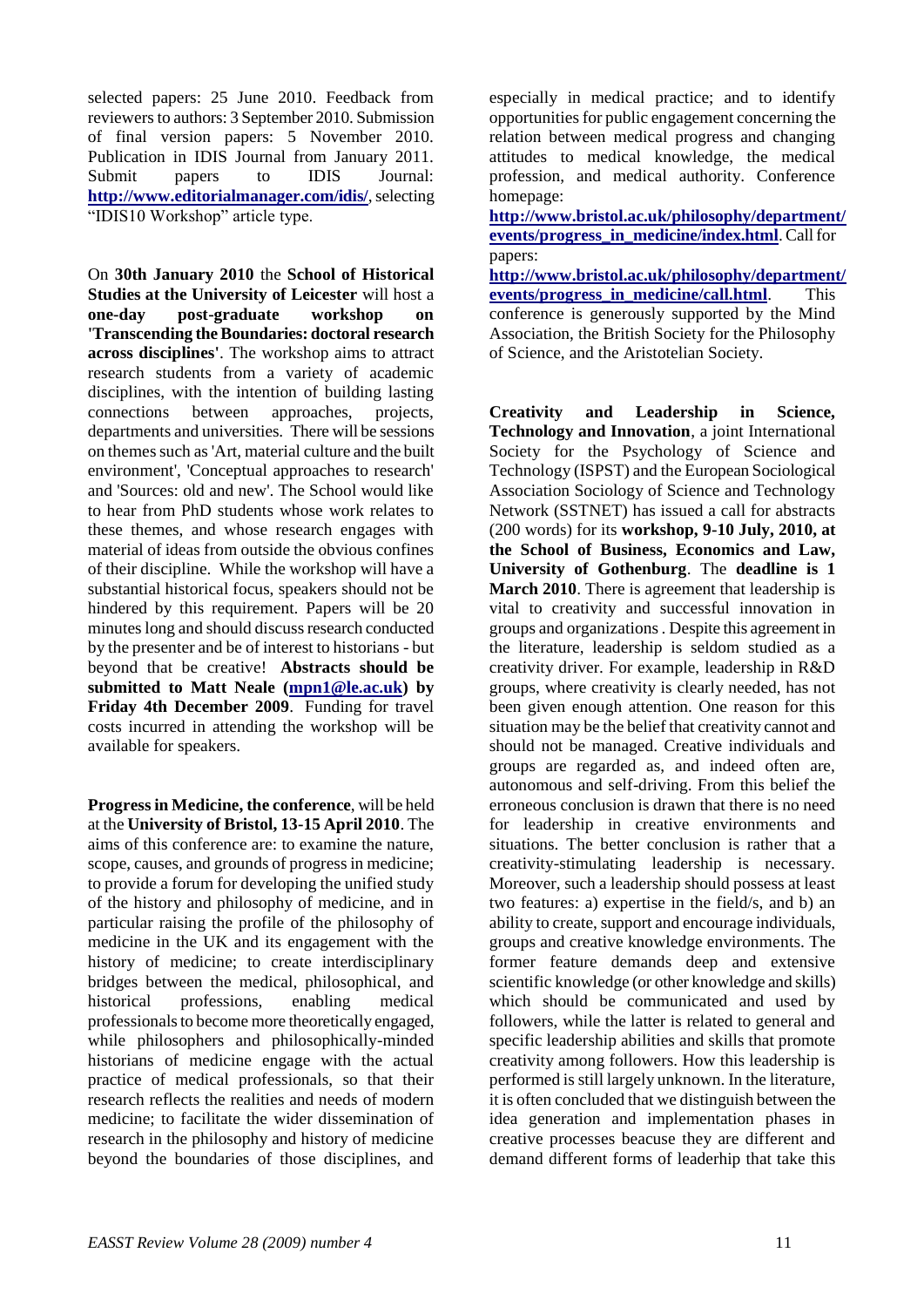into account. Leadership seems to vary with the two phases, but our knowledge about this is limited. One hypothesis is that R&D leaders provide feedback on ideas from group members in the idea generation phase to make ideas more creative and possible to realize, while in the implementation phase, where a stronger market orientation is needed, other leadership behaviours are needed. A distinction in creativity, innovation and leadership research, is sometimes made between cognitive and social leadership, where the former denotes instrumental leadership behaviours (e.g. instructions) and the latter relational and emotional ones (e.g. encouraging talk). Although, cognitive and social leaderships are intertwined in real-life situations and not always distinguishable, the two are useful analytically to understand how leadership in creative settings works and can be enhanced. Of course, there are a number of other issues on leading creativity in S&T that deserves attention and research. Some of the research problems - but not restricted to those - that could be addressed in the workshop are: Is leadership aiming at creativity different from other forms of leadership? And if it is, in what ways? Does the creative process put certain demands on leaders? Which kind of leaderships are needed at different levels of S&T organizations for a creative output? What leadership differences in creative knowledge environments can be found (a search for a taxonomy)? For example, we would expect that the wider context (e.g., S&T policies, economies), institutions (e.g., academic, industrial), the technologies involved (e.g., biomed/biotech, enviromental, ICT) and disciplinary differences (e.g., physics, anthropology) will influence creative leadership. What social and cognitive abilities and skills are needed for leadership in creative environments? For example, do creative team processes demand certain social and cognitive leadership characteristics? How does leadership vary with different phases of the creative process? How are coworkers involved in creative leadership? For example, to what extent and in what situations are shared or informal forms of leadership advantageous for a creative output? What creative leaderships have evolved over time? For example, is there a shift in creative leadership over time? Have some characteristics in creative leaderships not changed? How should leadership and creativity be approached? What measures of creativity and/or leadership are preferable to understand better how leaders may stimulate creativity? Workshop objective: Besides increasing our knowledge about creativity and leadership by gathering eminent researchers in the psychology and

sociology of science, technology and innovation. The best papers will be selected for an edited book volume on Creativity and Leadership in Science, Technology and Innovation to be published by an international publisher. In addition, certain selected authors who are not workshop participants may be invited to submit papers. Keynote speaker: Professor Michael D. Mumford, Department of Psychology, University of Oklahoma University, USA. Abstract and paper submission: Abstracts of 200 words on the workshop theme should be submitted to **[sven.hemlin@gri.gu.se](mailto:sven.hemlin@gri.gu.se)**. Deadline: 1 March, 2010. Decisions on abstracts will be made about 1 May. To be part of the selection of best papers for the edited volume, full papers of about 8 000-10 000 words (12-point Times Roman) should be submitted to sven.hemlin@gri.gu.se by 31 August, 2010. Local hosts: Sven Hemlin, (sven.hemlin@gri.gu.se), Lisa Olsson (lisa.olsson@gri.gu.se) and Leif Denti (leif.denti@gri.gu.se).

**Managing Knowledge in the Techno-sciences, 1850-2000**, the **international conference at the University of Leeds, 5-8 July 2010**, has issued its second call for papers. The international conference by the collaborative research project, "Owning and Disowning invention: intellectual property, authority, and identity in British science and technology, 1880-1920', (University of Leeds  $&$ University of Bristol), supported by the Arts  $\&$ Humanities Research Council and the White Rose IPBio Project (Universities of Leeds, Sheffield and York). The Keynote Speaker is Prof. Mario Biagioli, Harvard University, with a talk entitled, "What has Happened to 'Discovery' and 'Invention'? Intersecting the discourse of patent law and science studies". The conference brings together researchers investigating the history of knowledge management since the mid-19th century  $-$  a period that saw the rise of the techno-sciences, trans-European controversies over the legitimacy of patenting, and the coining of the term "intellectual property". Contributions are welcome from a variety of perspectives concerning "intellectual property" and the 'intellectual commons' in the techno-sciences e.g. the cultures of monopoly, shared "open" knowledge and of sponsored invention. Participants are encouraged to examine critically the foundations and methodology of historical research on the techno-sciences, including biomedical and agricultural forms. Papers are invited on the following themes: patent management and inventing cultures; openness vs secrecy; authority and the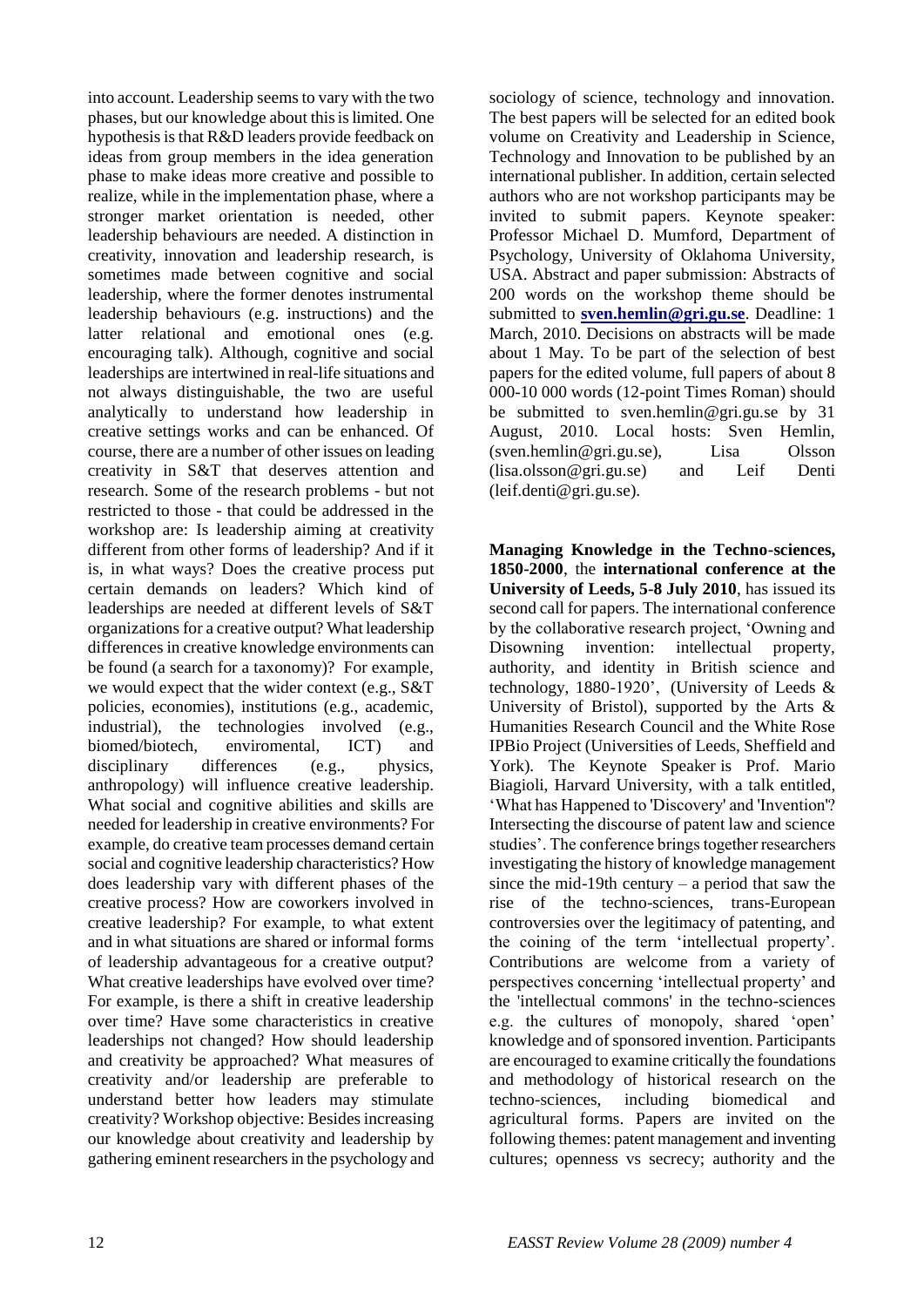construction of inventorship; discourses of "pure" vs 'applied' science and 'discovery' vs 'invention'; IP laws, and techno-scientific transformations; legal cultures and techno-scientific expertise; academic entrepreneurship and state funding; gender and inventor identity; industrial research and technoscientific identities, techno-sciences and IP in Asian, Latin American and African cultures. Abstracts for individual papers or panel sessions should be submitted by 30 November 2009. Abstracts for individual papers should not exceed 200 words and should be accompanied by the author"s short curriculum vitae (1 page). Proposals for panel sessions should comprise: an outline of the session (200 words), abstracts for the three individual papers (200 words) and CVs (1 page) for each of the contributors. All **submissions should be emailed as an MS Word file attachment to: [owninganddisowning@hotmail.co.uk](mailto:owninganddisowning@hotmail.co.uk) by 30 November 2009**. A registration fee may be charged for presenters at this conference. Please indicate in your email if you would like to be considered for assistance in this regard. For enquiries about the academic content of the conference please contact: Prof. Graeme Gooday, g.j.n.gooday@leeds.ac.uk tel. 0113 343 3274, Centre for History & Philosophy of Science, Department of Philosophy, University of Leeds, UK. For administrative enquiries please contact Dr Stathis Arapostathis, owninganddisowning@hotmail.co.uk tel. 0113 343 8027, Centre for History & Philosophy of Science, Department of Philosophy, University of Leeds. For information on the "Owning and Disowning Invention" project, please see http://www.philosophy.leeds.ac.uk/Invention/invent ion.htm.

**History, Digestion and Society: New Perspectives** is the title of the **workshop organised by the Centre for the History of Medicine in Ireland at the University College Dublin, 30 April - 1 May 2010**. Diet and digestion, and associated topics, have been relatively neglected in histories of the body, health and medicine. We have a limited historical context in which to locate the diseases and ailments of the digestive system, such as dyspepsia or peptic ulcer disease, not to mention processes such as vomiting. Meanwhile, historical analysis of issues related to food and eating often reveals a tendency to stress the political elements of historical events at the expense of the biological and medical. Topics such as hunger strikes, and the rise of organised movements such as the Temperance movement and organised vegetarianism have

complex medical and biological aspects which are worthy of serious analytical attention. This workshop aims to act as a platform to discuss and critically engage with these themes. We welcome abstracts from all periods of history, and from all international contexts. Possible topics include, but are not restricted to: Refusal to eat food (e.g. hunger strikes); Dietary movements (e.g. temperance societies, vegetarianism); The development of related technologies such as frozen food and processed food; Historical concepts related to understandings of nutrition; The history of individual digestive organs such as the stomach; Medical issues related to digestion (e.g. gastric ulcer disease, indigestion); Socio-cultural issues related to obesity and anorexia; Surgical and medical intervention in the digestive system; Human and animal digestive habits; and Digestion and Criminal Activity (e.g. poisoning). Please send a **250 word abstract to Ian Miller [\(ian.miller2@ucd.ie\)](mailto:ian.miller2@ucd.ie) no later than 30 November 2009**. Workshop organised by the Centre for the History of Medicine in Ireland. For further information contact Mike Liffey (Michael.liffey@ucd.ie).

**Biomedical Visualisations and Society** is a **workshop series being held at the University of Warwick**. An ESRC funded seminar series for early-career researchers interested in the social and political dimensions of biomedical visualisations. Each two-day workshop will combine a lecture from a leading scholar in the field and time for peer discussion with an opportunity to engage with visualisation in practice and ask questions. Attendance is free but places are limited. Some funding is available towards travel and accommodation costs for researchers who have no alternative funding source. For more information, visit the project website: **[http://www.warwick.ac.uk/go/biomedicalvisualis](http://www.warwick.ac.uk/go/biomedicalvisualisationsandsociety) [ationsandsociety](http://www.warwick.ac.uk/go/biomedicalvisualisationsandsociety)**, or email: **[visualisations@warwick.ac.uk](mailto:visualisations@warwick.ac.uk)**.

**Whither the History of Nineteenth-Century Medicine?** is the title of the **one-day symposium held at the Wellcome Unit for the History of Medicine, University of Manchester, 23 April 2010**. During the 1980s and early 1990s, the nineteenth century lay at the very heart of medical historical scholarship. Indeed, many historians chose to focus on this period precisely because they believed that it was in the nineteenth century that modern medicine was born. Historians charted the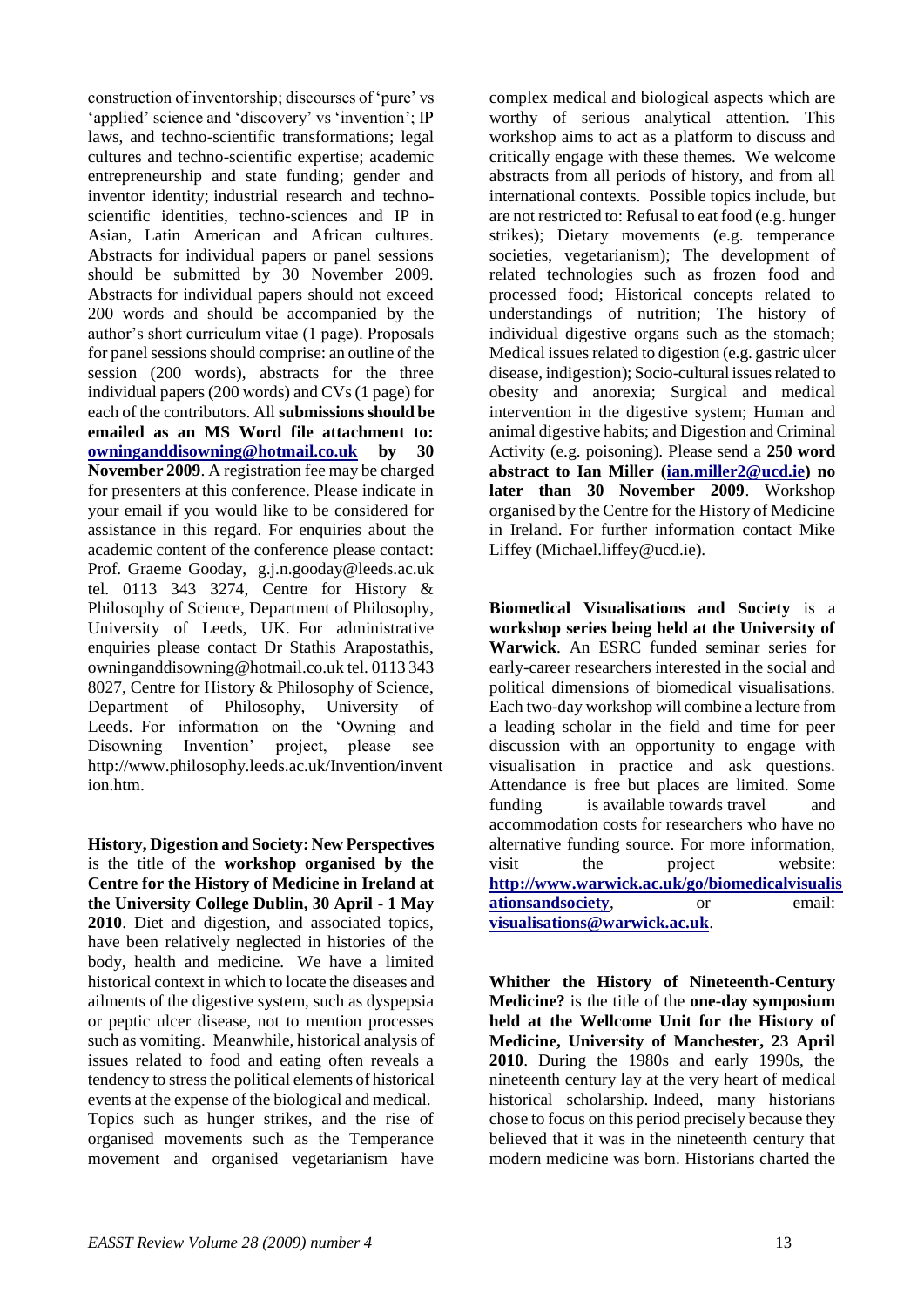'rise' of the profession and of hospital and laboratory medicine. They traced the development of social medicine and public health and reflected on the increasing involvement of medical practitioners in everyday life. Meanwhile, historians of psychiatry, spurred on by the intellectual legacy of Michel Foucault, sought to understand the asylum as a social, cultural and political institution. In the last decade or so, however, things have changed. Historians of medicine continue to work on the nineteenth century but the energy and sense of purpose which used to infuse so much of the earlier work seems to have subsided. By and large, scholars are content to work within their own particular field without addressing the 'big' questions which used to frame the analyses of an earlier generation. Meanwhile, many historians of medicine are now looking to the twentieth century, perhaps under the impression that the major themes of the nineteenth have already been thoroughly researched. This workshop seeks to address this state of affairs and to ask where the history of nineteenth-century medicine goes from here. Exciting and important research is certainly being carried on but what are

the key questions that historians are asking? What are the major themes being examined and what areas remain unexplored? Is it, for example, possible to write 'new' accounts of psychiatry or public health? How are new histories of institutions, such as hospitals and asylums, to be written? Are there new histories of 'big' diseases to be uncovered or histories of neglected diseases and conditions, especially the chronic and non-fatal? Can we elaborate a more effective account of the nineteenthcentury medical marketplace? And with all the work that has been done on representation, it is now time to write a history of practice? Applications to present 20-minute papers are invited from anyone working in the field of nineteenth-century medicine. Please submit a title and one page abstract of proposed papers to **[michael.brown-](mailto:michael.brown-2@manchester.ac.uk)[2@manchester.ac.uk](mailto:michael.brown-2@manchester.ac.uk)** or **[michael.worboys@manchester.ac.uk](mailto:michael.worboys@manchester.ac.uk)**. **The deadline for submission of abstracts is 31 January 2010**. There will be no conference fee. Morning coffee, a sandwich lunch and afternoon tea will be provided.

# Opportunities available

**The School of Languages and Social Sciences at Aston University** is offering **two three-year feesonly bursaries to students** who already have, or who will have completed at the latest by October 2009, a Masters degree in a relevant subject area. The bursaries will enable students to undertake research in any of the School"s areas of academic endeavour, of which Sociology is one. The School"s vibrant research culture and the rapidly expanding cohort of full-time research students provide a stimulating intellectual environment. The value of each bursary is sufficient to cover for three years the fees of a student who has a European Union passport. In addition there is A THIRD bursary which will not only cover the fees of a European Union student but will also pay up to £5,000 per annum in return for 6 hours weekly of academic support work as requested by their Supervisor and/or Head of the subject area to which s/he is attached. If you wish to apply for one of these bursaries, **please complete and submit by midday on the 30th November 2009 an electronic PhD application form**, which can be downloaded from the School"s Research Degree website. **[http://www1.aston.ac.uk/lss/research/postgradua](http://www1.aston.ac.uk/lss/research/postgraduate-research/research-degrees-structure/#Entry_ requirements) [te-research/research-degrees-structure/#Entry\\_](http://www1.aston.ac.uk/lss/research/postgraduate-research/research-degrees-structure/#Entry_ requirements)** 

**[requirements](http://www1.aston.ac.uk/lss/research/postgraduate-research/research-degrees-structure/#Entry_ requirements)** . This will enable us to check that no necessary details are missing. Your application for the bursary should include a CV, a 2-3,000 word research proposal and the names of two academic referees. **Applications for the studentship should be sent by email to [m.seresht@aston.ac.uk](mailto:m.seresht@aston.ac.uk)**, or by post to Ms Margarita Seresht, School of Languages and Social Studies, Aston University, Aston Triangle, Birmingham, B4 7ET. Please mark the email or envelope with the phrase "PhD Bursary Application". To speed up the process, please ask your referees to send their references immediately by post or by email to Ms Margarita Seresht, to whom any queries may also be addressed. Not only applications, but also references, **must arrive at the very latest by 30th November 2009**. Candidates may be asked to attend for interview or to take part in a telephone-interview. Decisions will be announced by December 18th and candidates will then be expected to register as soon as possible. If you are not a native speaker of English, proof of English language competence will be necessary, usually in the form of a TOEFL or IELTS test score. The minimum scores are as follows: TOEFL: 610 (paper-based) or 253 (computer-based) or 101/102 (Internet-based) IELTS: 7.0 (minimum 7.0 in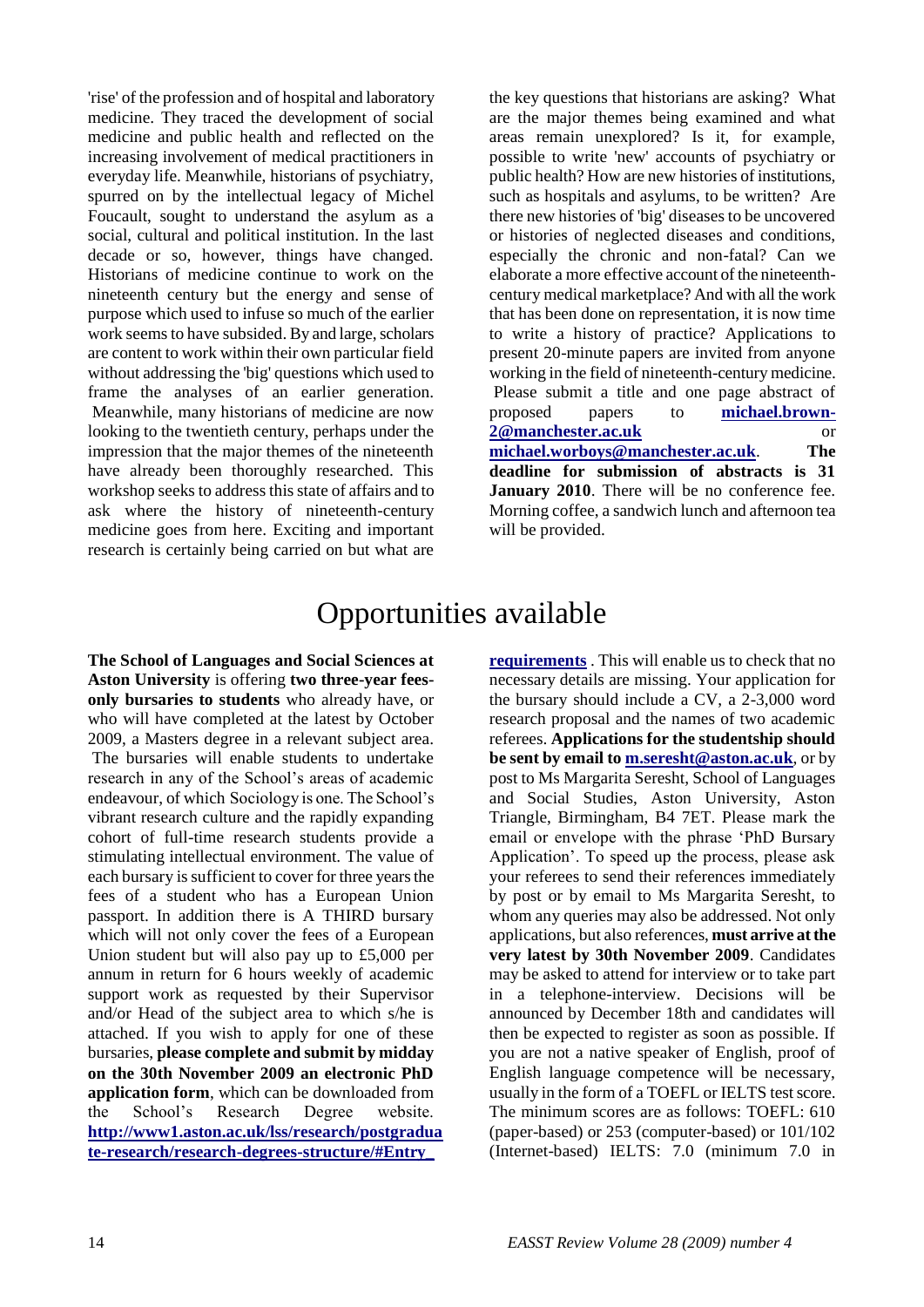writing, and 6.5 in speaking, listening and reading).

**The School of Information Studies (SOIS) at the University of Wisconsin-Milwaukee (UWM)** is accepting **applications for fall of 2010 for its PhD program in Information Studies**. Building on one of the largest and most varied MLIS programs in the United States, the PhD program prepares researchers, educators, and administrators with specializations in three major areas (with other areas also supported): Information Organization, Information Policy and Information Retrieval. The School's international faculty are recognized for their research productivity (http://www.uwm.edu/Dept/SOIS/about/research/in dex.html), ranking in the top five nationally in per capita publications in a recent study among American schools of library and information science (Adkins & Budd, 2007). The School also has established agreements and collaborations with a number of institutions around the world that offer students international learning and research experiences. SOIS is home to the Center for Information Policy Research (CIPR), which facilitates information policy research through its lecture series and research paper series, outreach activities, and Information Ethics Fellows program. The School also supports an Information Organization Research Group (IOrg), Research Group for Information Retrieval (RGIR), as well as an Information Intelligence & Architecture Research Lab, which serves as a hub for research on information analysis, system design & evaluation, digital libraries, data mining, and usability. Located in a residential neighborhood near Lake Michigan, UWM serves a diverse community of over 30,000 students, faculty and staff. The very livable city of Milwaukee offers the cultural amenities of a large metropolitan area with the conveniences of a smaller city. Financial aid is available in the form of competitive graduate assistantships (full-time students), tuition scholarships, and adjunct teaching opportunities. **Priority consideration for admission will be given to applications received by January 15, 2010**. Detailed information about the program is available on the SOIS website (**[http://www.uwm.edu/Dept/SOIS/academics/doct](http://www.uwm.edu/Dept/SOIS/academics/doctoral.htm) [oral.htm](http://www.uwm.edu/Dept/SOIS/academics/doctoral.htm)**). For additional information, please contact Dietmar Wolfram (**[dwolfram@uwm.edu](mailto:dwolfram@uwm.edu)**).

**Scholars and artists are invited to apply for travel fellowships and grants**, which the **Bakken Library and Museum in Minneapolis** offers to

encourage research in its collection of books, journals, manuscripts, prints, and instruments. The awards are to be used to help defray the expenses of travel, subsistence, and other direct costs of conducting research at the Bakken for researchers who must travel some distance and pay for temporary housing in the Twin Cities in order to conduct research at the Bakken. Visiting Research Fellowships are awarded up to a maximum of \$1,500; the minimum period of residence is two weeks, and preference is given to researchers who are interested in collaborating informally for a day or two with Bakken staff during their research visit. Research Travel Grants are awarded up to a maximum of \$500 (domestic) and \$750 (foreign); the minimum period of residence is one week. The next **application deadline for either type of research assistance is February 19, 2010**. For more details and application guidelines, please contact: Elizabeth Ihrig, Librarian, The Bakken Library and Museum, 3537 Zenith Avenue So., Minneapolis, MN., 55416, tel 612-926-3878 ext. 227, fax (612) 927-7265, e-mail **[Ihrig@thebakken.org](mailto:Ihrig@thebakken.org)**, **[www.thebakken.org](http://www.thebakken.org/)**.

**The European Neuroscience and Society Network** is offering a number of **Short Visits (up to 15 days) and Exchange Grants (from 15 days to 6 months)**. Projects must be related to the scientific objectives of the Programme and start during 2010. For more information about the ENSN please check http://personal.lse.ac.uk/connorsc or email ensn@lse.ac.uk. Although we welcome applicants from all countries, priority will be given to applicants coming from and intending to visit laboratories in countries that financially support the programme: Austria, Denmark, Estonia, Finland, Germany, Netherlands, Norway, Portugal, Switzerland, and the United Kingdom. Preference is given to short visit grant scholars or exchange grant scholars who co-fund or accept partial funding of their exchange stay. Conditions of Eligibility: a) Undertake work of high scientific quality on the ethical, legal and social implications of neuroscience and neurotechnology. Please note that in most cases, general laboratory work in the neurosciences will not be eligible for funding. b) Apply to work in a European country other than the country of origin OR apply with a European country of origin. c) Intend to return to the institute of origin upon termination, so that the applicant's institute may also benefit from the broadened knowledge of the scientist. d) Agree to acknowledge ESF in publications resulting from the grantee's work in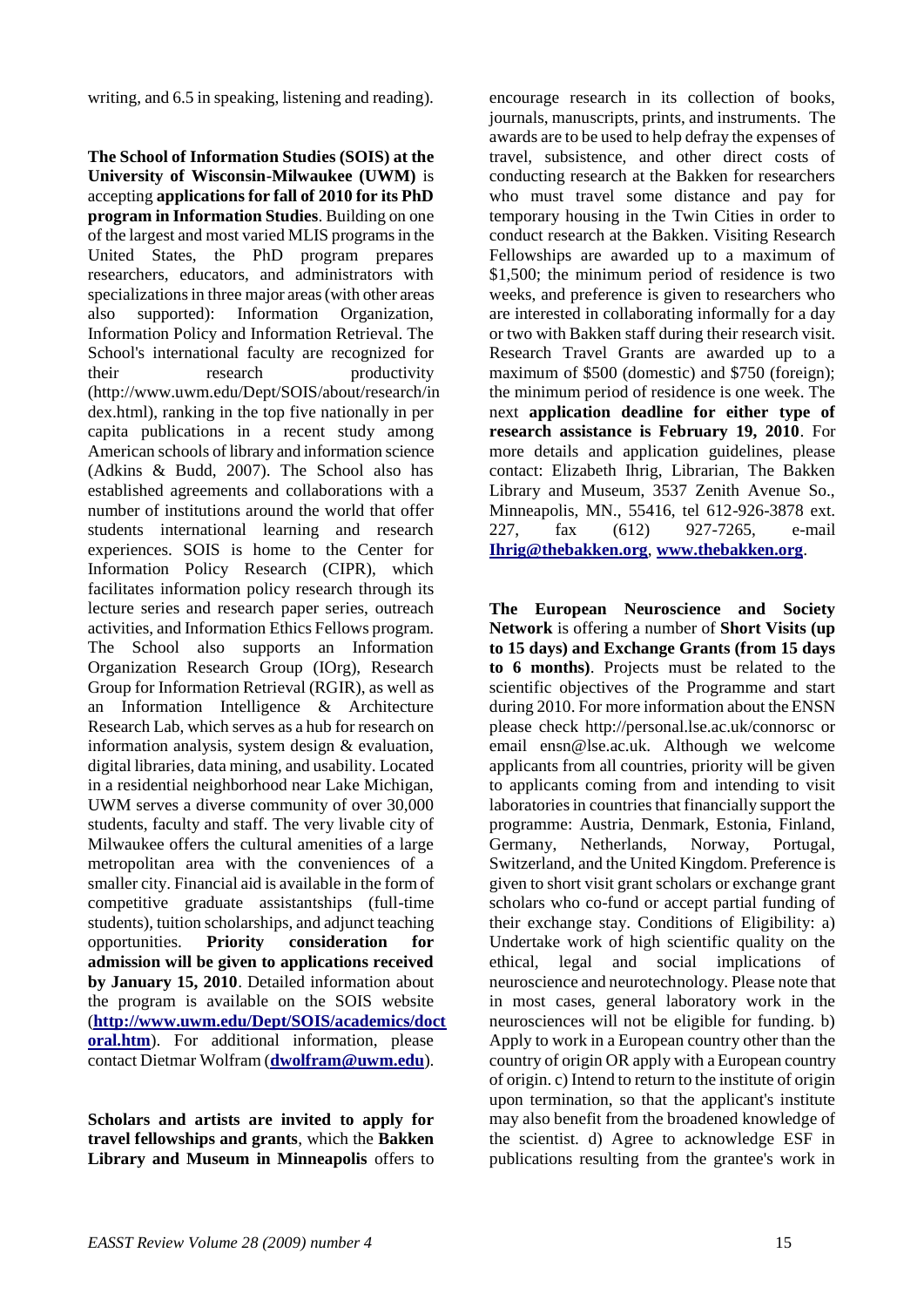relation to the Short Visit or Exchange Grant. e) Provide a report on the activity within one month of the visit. f) Applications from all scientists are welcome, but priority will be given to those early in their career. Short Visit Grants are reimbursed on a per diem basis of 85 EUR plus actual travel expenses up to a travel expense maximum of 500 EUR. Exchange Grants are reimbursed on the basis of an allowance of 400 EUR per week plus actual travel expenses up to a maximum of 500 EUR. The grants do not cover health insurance, taxes, or retirement scheme contributions. **Submissions must be made online to [ensn@lse.ac.uk](mailto:ensn@lse.ac.uk) by January 12th, 2010** with all relevant materials attached. Please read the ESF Guidelines for Grants before submitting your application and ensure that your name and affiliation is present on all materials. Short Visit Grant Applications should include the following information: A cover sheet with your name, affiliation, and all contact information plus a list of materials attached. A short description of the proposed project work (up to 250 words) with the aims of the visit. A curriculum vitae of two A4 pages maximum. Full address details of the prospective host(s). Proposed starting date and duration. Estimated travel costs. Exchange Grant Applications should include the following information: A cover sheet with your name, affiliation, and all contact information plus a list of materials attached. A description of the proposed project work (up to 1000 words) with the aims and justification of the visit. A curriculum vitae of two A4 pages maximum, including a resume of research experience and a list of five most recent publications. A letter of recommendation from someone familiar with the applicant's work. A letter of acceptance from the host at the receiving institute. Full address details of the prospective host(s). Details of the host's research facilities. Proposed starting date and duration. Estimated travel costs. **Applications should be received by 17:00 Central European Time on 12 January 2010**. Late or incomplete applications will not be considered. It is expected that the outcome will be known by mid-February.

**The Science, Technology, and Public Policy (STPP) Program in the Ford School of Public Policy at the University of Michigan** seeks to fill **one postdoctoral fellow position (for two years in residence), starting Fall 2010**. Fellows are expected to perform research in some aspect of science and technology policy, teach courses in science and technology policy (one course in Year 1

and two courses in Year 2), help to organize a seminar series, and work with faculty to develop the STPP program. In addition to working with colleagues in STPP and the Ford School, fellows will find a wide range of programs at University of Michigan that provide opportunities for enrichment and collaboration, including leading programs in law, business, public health, medicine, engineering, the sciences, and science  $\&$  technology studies. Applicants can learn more about the STPP Program through our website, http://stpp.fordschool.umich.edu. Applicants should be recent recipients of the doctoral degree, with demonstrated interest in science and technology policy. Areas of specialization and disciplinary approaches are open. These fellowships are made possible through a generous gift from The Herbert H. and Grace A. Dow Foundation. Salary is competitive and includes benefits. Modest funds will also be provided for moving, conference travel. and research. Awardees will be expected to be in residence in Ann Arbor, Michigan, for the time of their award and be an active colleague within UM. **Applications received by January 15, 2010, will be given first consideration**, although we will continue to accept applications after that date. Please send application materials electronic form to jbisanz@umich.edu. Applications should include a CV, letter describing research and teaching interests, a statement outlining the proposed research project, teaching evaluations, and three letters of reference. For more information, please contact: STPP Fellow Search, Attn: Jeanne Bisanz, Gerald R. Ford School of Public Policy, University of Michigan, 735 S. State Street, 4204 Weill Hall, Ann Arbor, MI 48109-3091 USA, (734) 615-6942, **[jbisanz@umich.edu](mailto:jbisanz@umich.edu)**.

**The Institute for Advanced Social Studies (IESA)**, a center of the Spanish Council for Scientific Research (CSIC) located in **Córdoba**, is seeking to appoint a **postdoctoral research fellow for a 12-month position, renewable for two more years, beginning between May and September 2010**. We are looking for a candidate who can contribute to a program in science and innovation policy. The postdoctoral researcher will integrate in a team involved in the design, implementation, analysis and publications plan of a project on "the socio- economic impact of public research organizations", as well as in other projects related to the study of knowledge transfer processes. Ideal candidates will have a Ph.D. in Sociology, Organizational Studies, Industrial Economics, or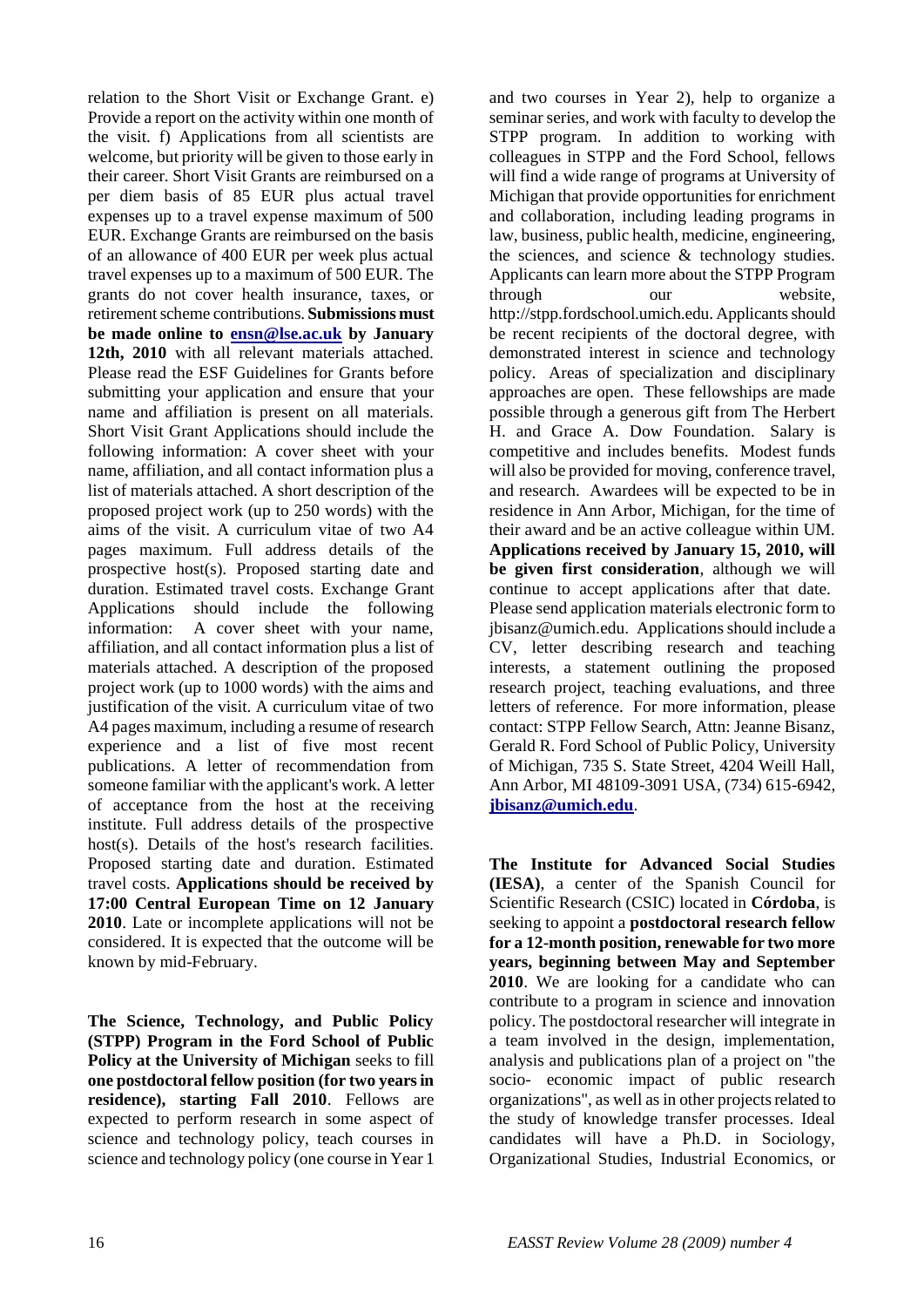related discipline; background in research design, developing surveys and quantitative data analysis; excellent written and oral communications skills in English; and ability to read and communicate fluidly in Spanish. To apply, please include a c.v., writing sample(s), and a description (no longer than two

pages) highlighting how your research experience could be related with the field of science and innovation policy. Please, send your documents to the postal address indicated above, or contact directly Manuel Fernández-Esquinas. Phone: 34- 957-760528. E-mail: **[mfernandez@iesa.csic.es](mailto:mfernandez@iesa.csic.es)**.

## News from the field

**The Journal of Medical Humanities & Social Studies of Science and Technology** has issued a **call for national correspondents**. We are looking for correspondents with residence in: United States, Canada, Brazil, Mexico, Chile, Colombia, United Kingdom, Germany, France, Spain, Italy, Russia, India, China, Japan, Israel and Australia (not exclusive). Profile: we are looking for people 25 years or older, university graduates working on research in Medical Humanities and/or Social Studies of Science and Technology. High English level and good command in the basic tools of Microsoft Office and Internet. Task description: selected candidates are to search for the main distribution lists of information (i.e. listerv) about the different medical humanities and social studies of science and technology that are used by teachers, researchers, students, professionals and scholars of their countries. They should identify the main scientific societies, networks and other associations of researchers of the different medical humanities and social studies of science and technology of their countries, periodically inform about scientific and academic events that take place in their respective countries in the mentioned disciplines so that our journal may contribute with its promotion. They should also contribute promoting Eä in different academic institutions in their area and in social networks (Facebook, blogs, and similar). Selected candidates will be functioning as national correspondents of their countries; their names will be published in our journal as a part of the staff and will receive an accrediting certificate. We estimate that the time for accomplishing this task will not exceed a total of 4 (four) hours a month. The job will be free lance and pro bono, for a period of six months that may be renewed for an extra period by an agreement of both parts. Being national correspondents will not prevent selected candidates from submitting papers for publication in our journal. Applications should be submitted to info@ea-journal.com, attaching abridged CV.

Please write in the subject "Call for correspondents". For more information, please contact us to **[info@ea-journal.com](mailto:info@ea-journal.com)**. Eä -Journal of Medical Humanities & Social Studies of Science and Technology, **[www.ea-journal.com](http://www.ea-journal.com/)**.

**The 18th Sociology of Health and Illness Monograph, 'Sociology of Screening,'** has issued a **call for abstracts**. For the 18th monograph in the series, the Sociology of Health and Illness invites submissions of proposals for papers on the sociology of medical screening. The reach of medical screening is ever-growing, and screening programmes are social interventions as much as they are medical interventions and as such they pose challenging ethical, legal and social dilemmas. This monograph will bring together papers which identify and refine the salient sociological questions around screening, reflect on and integrate the existing literature, and identify the key areas for future sociological work in this area. We seek submissions that focus on large scale populationbased screening programmes, and welcome abstracts covering a range of conditions and contexts (including different countries), and from a range of theoretical and methodological perspectives. Possible questions papers might address include: What are the social and ethical implications of screening, and what might these mean? Are current theories of surveillance, subjecthood and citizenship still relevant? How might a sociology of screening refine these? What are the debates between different groups and social movements - for example: patient advocates; lobbyists; proponents of evidence-based medicine? How are these shaped and mobilised? How has screening been represented in the media? What are the implications? What impact does screening have on relationships between patients and professionals, and what might this mean? What are/have been the implications of the development and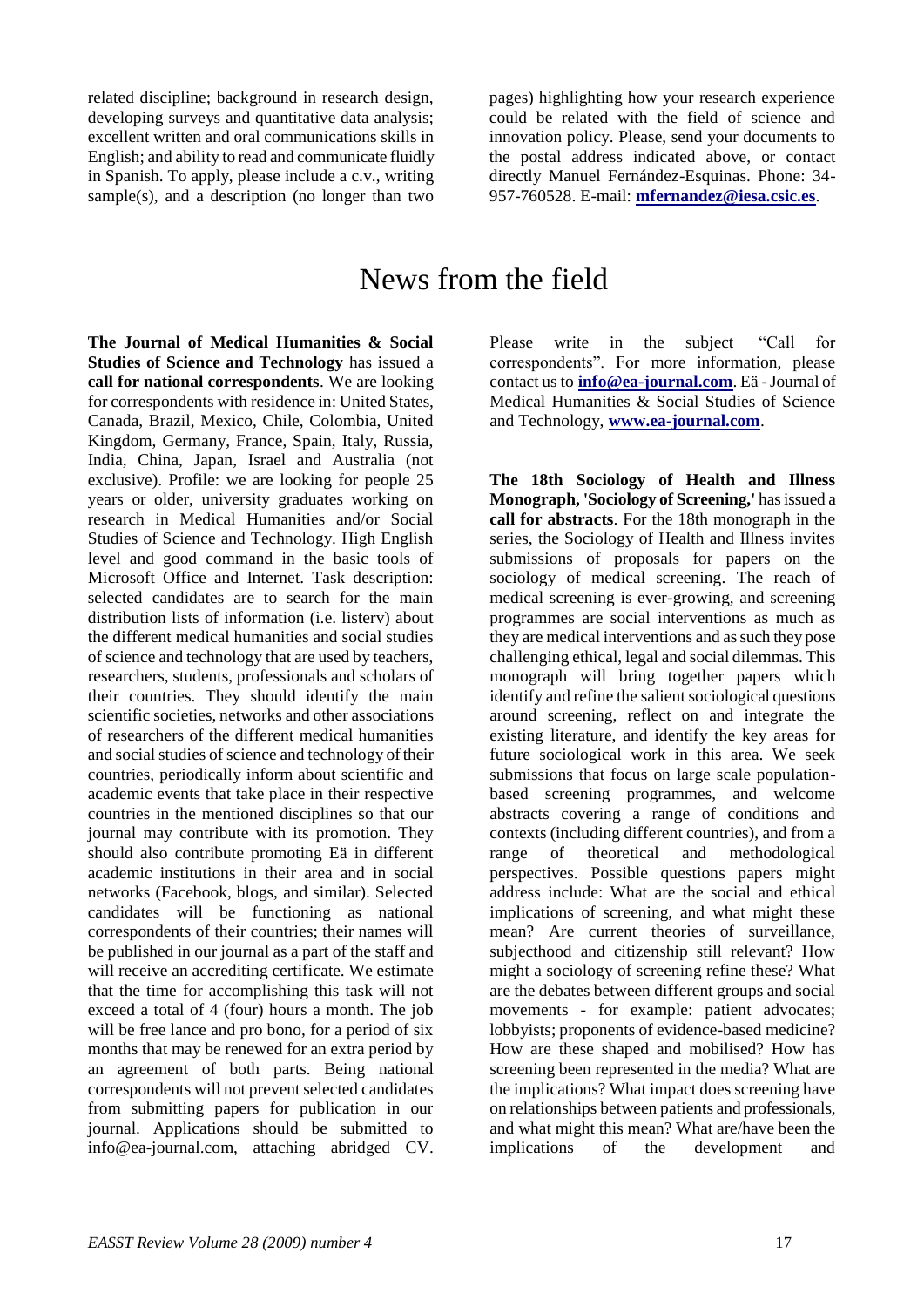implementation of new medical technologies for screening in relation to risk and uncertainty? Can the medicalisation thesis, and its counter-critiques, help us conceptualise screening? The monograph will appear both as a regular issue of the journal and in book form. The planned publication date is February 2012. **Potential contributors should send an abstract of 800-1,000 words by 31st Jan 2010 to [shimonograph@le.ac.uk](mailto:shimonograph@le.ac.uk)**. Informal email enquiries to this address prior to submission are also welcome. Name and institutional affiliation of author(s) should also be supplied, including full contact details of the main author. Proposals will be reviewed by the editors and authors will be notified by 31 March 2010. Authors whose abstracts are short-listed will be invited to submit an article of 6,500-7,000 words by 31 July 2010. All submissions will be refereed in the usual way for Sociology of Health and Illness submissions and should follow the journal's style guidelines (http://www.blackwellpublishing.com/shil\_enhance d/submit.asp). The editors are Natalie Armstrong & Helen Eborall (University of Leicester), hce3@le.ac.uk.

There is a **call for papers for Issue 16 of Philament: Borders, Regions, Worlds**. The **submission deadline is 31st January 2010**. Philament, the peer-reviewed online journal of the arts and culture affiliated with the University of Sydney, invites scholars to contribute articles to our latest issue upon the theme of Borders, Regions, Worlds. Possible topics include, but are not limited to: Mappings, Identity, Migration, Difference, Connections, Complexity, Systems, Community, Totality, Postcolonialism, Regionalism, Domesticity, Liminality, Nature, Landscape, Security, Capital(s), World-Building, Transgression, and Alienation. Philament accepts submissions from current postgraduate students and early-career scholars (less than five years post-qualification). Submissions may include: Academic papers up to 8,000 words. Opinion pieces: reviews (book, stage, screen, etc.), conference reports, short essays, responses to papers previously published in Philament, up to 1,000 words. Creative works: writing, images, sounds or mixed media. Submissions should be limited to three pieces. All submissions may be sent as an email attachment in a PC-readable format to **[philament@arts.usyd.edu.au](mailto:philament@arts.usyd.edu.au)** together with a submission form available from **[http://www.arts.usyd.edu.au/publications/philam](http://www.arts.usyd.edu.au/publications/philament/submissions.htm) [ent/submissions.htm](http://www.arts.usyd.edu.au/publications/philament/submissions.htm)**. Academic papers must

include endnotes and conform to Philament house style of referencing as detailed at the URL above. Philament will only accept submissions not previously published and not under consideration elsewhere. For further information visit http://www.arts.usyd.edu.au/publications/Philament.

**Spontaneous Generations** is an **open, online, peer-reviewed academic journal** published by graduate students at the **Institute for the History and Philosophy of Science and Technology at the University of Toronto**. It has issued a **call for papers for Volume 4: Scientific Instruments: Knowledge, Practice, and Culture**. In addition to articles for peer review, opinion essays, and book reviews, Spontaneous Generations is seeking contributions to its focused discussion section. This section consists of short peer-reviewed and invited articles devoted to a particular theme. This year, the theme is "Scientific Instruments: Knowledge, Practice, and Culture." See below for submission guidelines. We welcome submissions from scholars in all disciplines, including but not limited to HPS, STS, History, Philosophy, Women's Studies, Sociology, Anthropology, and Religious Studies. Papers from all periods are welcome. The journal consists of four sections: A focused discussion section devoted to Scientific Instruments (see below). (1000-3000 words recommended.) A peerreviewed section of research papers on various topics in the field of HPS. (5000-8000 words recommended.) A book review section for books published in the last 5 years. (Up to 1000 words.) An opinions section that may include a commentary on or a response to current concerns, trends, and issues in HPS. (Up to 500 words.) With the "practical turn" in history and philosophy of science came a renewed interest in scientific instruments. Although they have become a nexus for worries about empiricism and standards of evidence, instruments only rarely feature as primary sources for scholars in the history and philosophy of science. Even historians of technology have been accused of underutilizing the evidence embodied in material objects (Corn 1996). The fundamental questions are not settled. First, there is no general agreement as to what counts as a scientific instrument: Are simulations instruments? Can people function as instruments? Do economic or sociological instruments operate in the same way as material instruments? There is a second, related debate about how scientific instruments work: Is there a unified account? Do instruments produce knowledge or produce effects? Do they extend our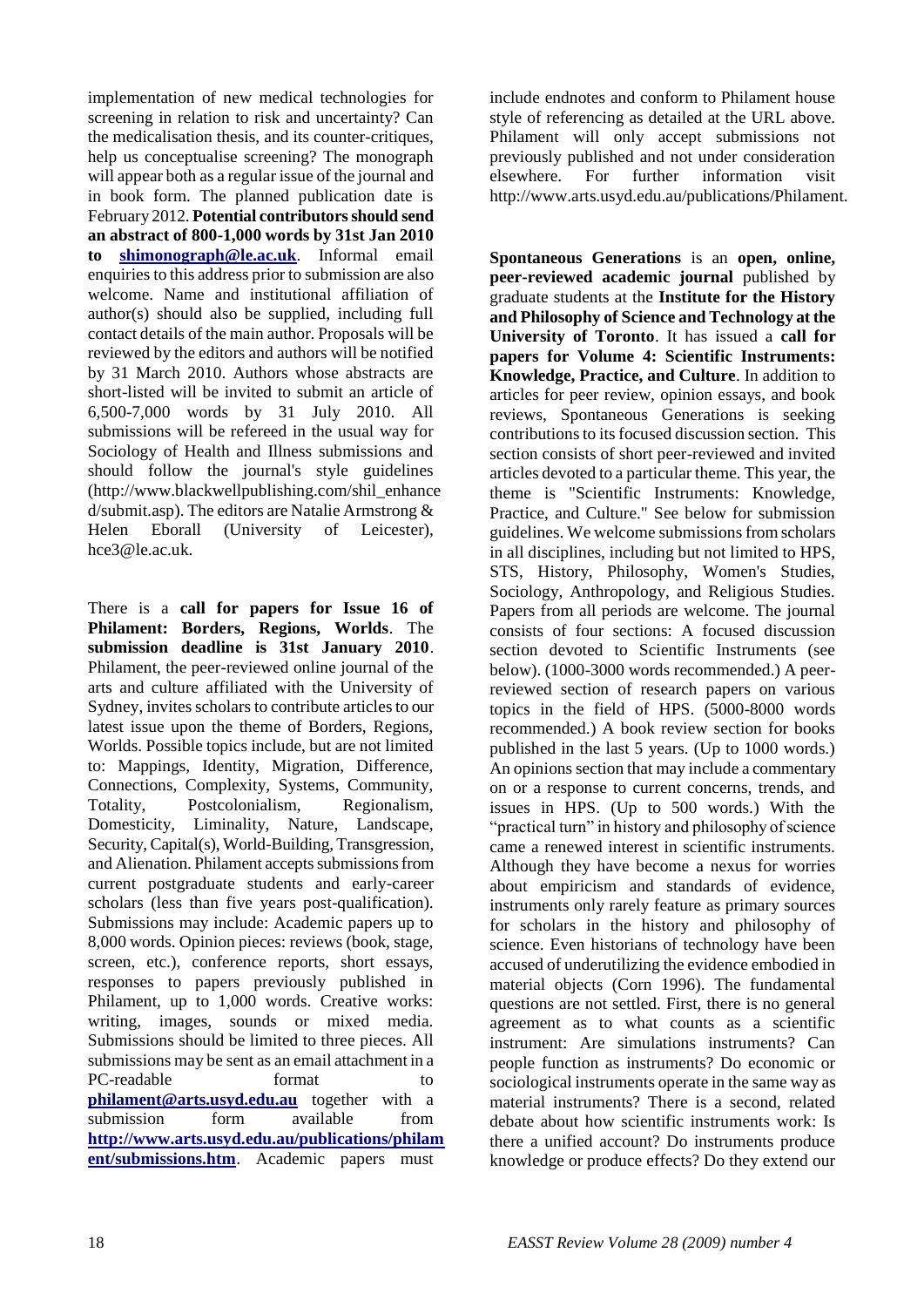senses (Humphreys 2006) or embody knowledge (Baird 2006)? Third, HPS has seen a variety of approaches to fitting instruments into broader historical and philosophical questions about scientific communities and practices: Shapin and Schaffer (1985) relate instruments to the scientific life, Galison (1997) gives instrument makers equal footing with theorists and experimentalists within the trading zone of scientific discourse, and Hacking (1983) elevates instruments to central importance in the realism-antirealism debate. Finally, it seems plausible that there are methodological concerns

specific to scientific instruments: What lessons can we draw from anthropology, material culture, and other allied fields? We welcome short papers exploring the history and philosophy of scientific instruments for inclusion in Spontaneous Generations Volume 4. **Submissions should be sent no later than 26 February 2010 in order to be considered for the 2010 issue**. For more details, and a preview of Volume 3 (2009): Epistemic Boundaries, please visit the journal homepage at **[http://jps.library.utoronto.ca/index.php/Spontan](http://jps.library.utoronto.ca/index.php/SpontaneousGenerations/) [eousGenerations/](http://jps.library.utoronto.ca/index.php/SpontaneousGenerations/)**.

# EASST REVIEW 2010 Publication plan and submission deadlines

Look for your next four issues of EASST Review in March, June, August and December. Submission deadlines Feb. 15, May 18, July 19 and Nov 15 respectively. Meanwhile, I wish all readers a Happy Holiday Season and a Productive New Year!